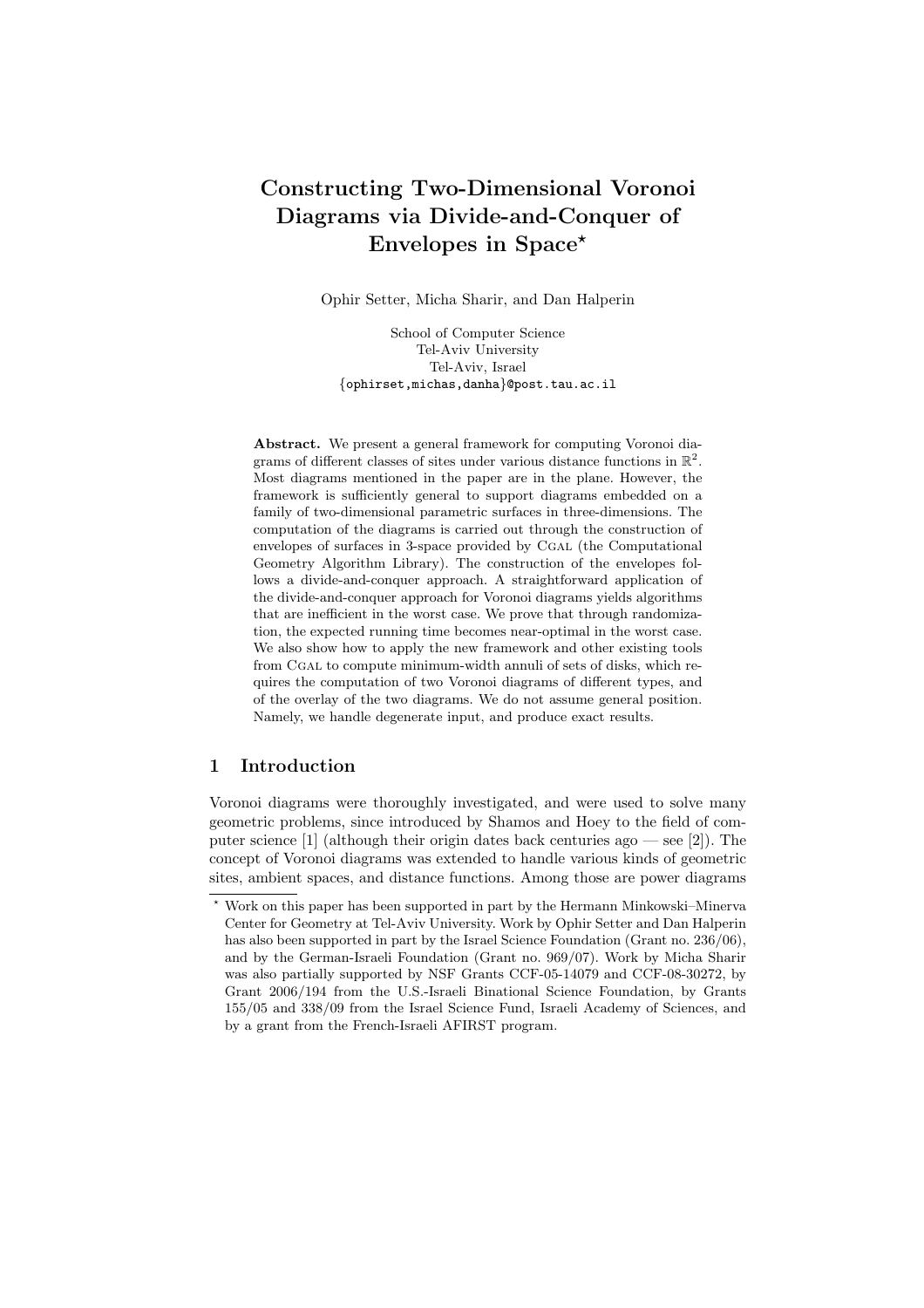of points in the plane, multiplicatively-weighted Voronoi diagrams, additivelyweighted Voronoi diagrams (also known as Apollonius diagrams), Voronoi diagrams of line segments, and many other types [2–4]. There are types of Voronoi diagrams that are defined for pairs (or larger tuples) of sites [5]. Different types of Voronoi diagrams have been unified under a generalized framework [6].

Numerous approaches for computing Voronoi diagrams were developed: the divide-and-conquer algorithm by Shamos and Hoey [1], the sweep-line algorithm by Fortune [7], randomized incremental constructions [8, 9], a dynamic algorithm for planar convex objects [10], and more. A recent approach employs a divide-and-conquer medial-axis algorithm on an augmented domain to compute the Euclidean Voronoi diagrams of various types of sites [11]. Available exact implementations of Voronoi diagram algorithms include the computation of Delaunay graphs dual to standard Voronoi diagrams, to Apollonius diagrams, and to segment Voronoi diagrams in CGAL [12–14], the Voronoi diagrams of ellipses in CGAL  $[15]$ , and the construction of segment Voronoi diagrams in LEDA  $[16]$ . Prominent alternatives include the VRONI code that uses floating-point arithmetic to compute Voronoi diagrams of points, segments, and arcs in 2D [17], and other implementations that use the Graphics Processing Unit (GPU) to discretely compute Voronoi diagrams [18, 19]. Typically, the time complexity of constructing a Voronoi diagram that has linear complexity, using the above algorithms, is nearly linear.

Edelsbrunner and Seidel observed the connection between Voronoi diagrams in  $\mathbb{R}^d$  and lower envelopes of the distance functions that correspond to the sites in  $\mathbb{R}^{d+1}$  (see also Section 2), yielding a very general approach for computing Voronoi diagrams [20].

The Computational Geometry Algorithms Library (CGAL)<sup>1</sup> contains a robust and efficient implementation of a divide-and-conquer algorithm for constructing envelopes of surfaces in three dimensions [21,22]. The theoretical worst-case time complexity of constructing the envelope of  $n$  "well-behaved" surfaces in three dimensions using the algorithm is<sup>2</sup>  $O(n^{2+\epsilon})$  [23] (this is also an upper bound, almost tight in the worst case, on the combinatorial complexity of the envelope). As observed below, this near-quadratic running time can arise also in the case of envelopes that represent Voronoi diagrams of linear complexity. This fact poses an obstacle when this divide-and-conquer algorithm is used for computing Voronoi diagrams that have linear complexity, as we aim for algorithms that run in near-linear time. We show, in Section 3, that using randomization in the divide step eliminates the high-complexity cost of this approach, and yields an algorithm with asymptotically efficient expected running time.

We present a general framework for computing various two-dimensional Voronoi diagrams, exploiting the efficient, robust, and general-purpose code of CGAL for constructing envelopes of surfaces. Section 4 explains at a high level how to

 $1$  http://www.cgal.org

<sup>&</sup>lt;sup>2</sup> A bound of the form  $O(f(n) \cdot n^{\epsilon})$  means that the actual upper bound is  $C_{\epsilon} f(n) \cdot n^{\epsilon}$ , for any  $\varepsilon > 0$ , where  $C_{\varepsilon}$  is a constant that depends on  $\varepsilon$ , and generally tends to infinity as  $\varepsilon$  goes to 0.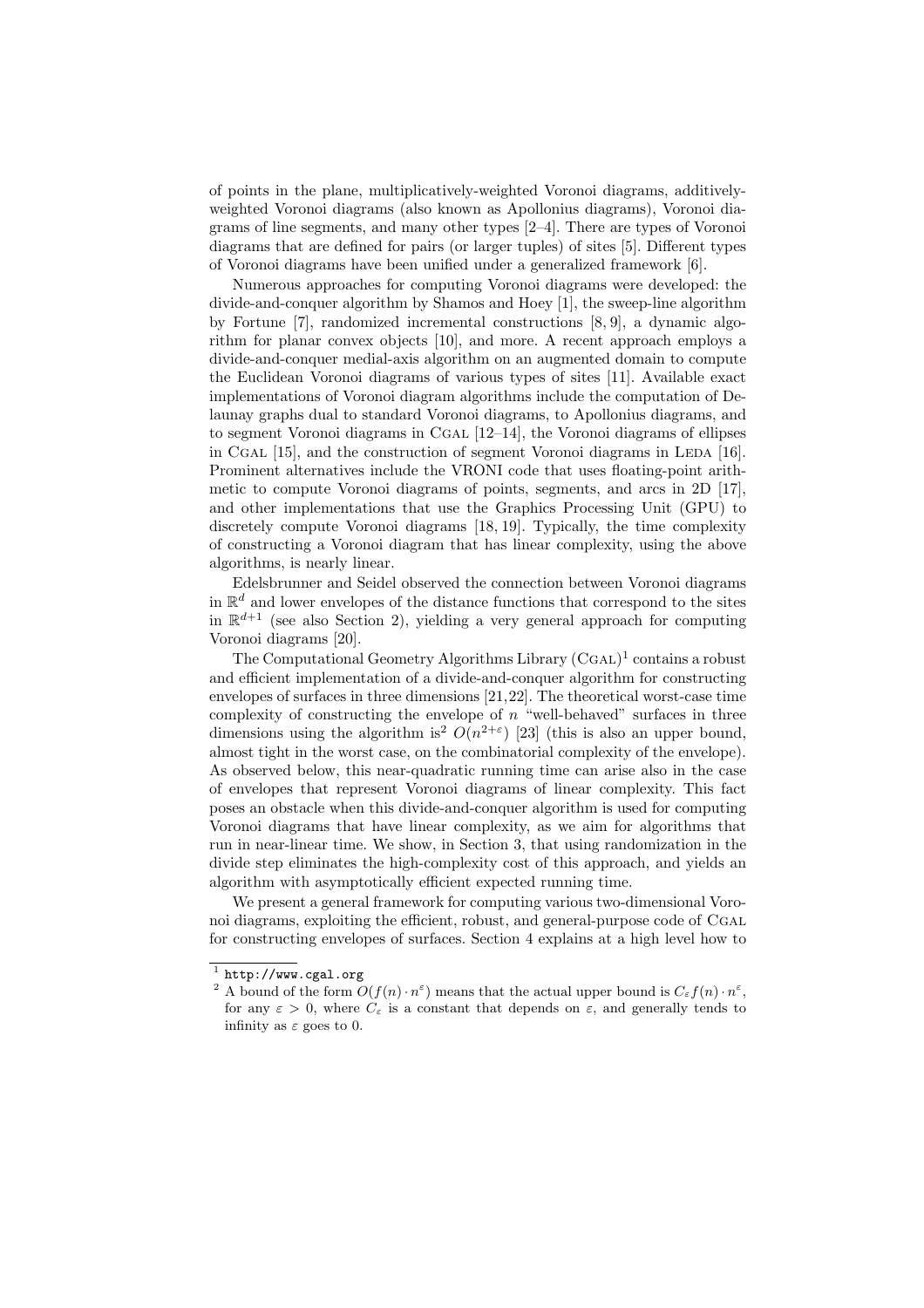produce new types of Voronoi diagrams, and shows various examples of instantiations of our framework for computing numerous types of Voronoi diagrams, together with other experimental results. Appendix A supplies technical details on the software interface and outlines the concrete steps for producing code for new types of Voronoi diagrams. Further details on the implementation can be found in [24]. The framework is sufficiently general to support diagrams embedded on certain two-dimensional orientable parametric surfaces in  $\mathbb{R}^3$ , exploiting the facts that the diagrams can be represented as arrangements on the given surface, and that CGAL contains a package that facilitates operations on such arrangements [25]. Section 5 generalizes an algorithm for computing a minimumwidth annulus of a set of points in the plane [26] to a set of disks in the plane, and shows how the new framework for Voronoi diagrams can be applied to successfully solve this problem.

The major strength of our approach is its completeness, robustness, and generality, that is, the ability to handle degenerate input, the agility to produce exact results, and the capability to construct diverse types of Voronoi diagrams. The code is designed to successfully handle degenerate input, while exploiting the synergy between generic programming and exact geometric computing, and the divide-and-conquer framework to construct Voronoi diagrams. From a theoretical point of view, the randomized divide-and-conquer envelope approach for computing Voronoi diagrams is shown to be efficient (in an expected sense) and to be asymptotically comparable to other (near-)optimal methods. However, the method uses constructions of bisectors and Voronoi vertices as elementary building blocks, and they must be exact, which makes the concrete running time of our exact implementation inferior to various existing implementations dedicated to specific diagram-types that do not necessarily construct bisectors and vertices (e.g., computing the Delaunay graphs dual to Voronoi diagrams does not require construction of bisectors).

Our software practically supports any kind of nearest-site Voronoi diagrams as well as the corresponding farthest-site Voronoi diagrams, provided that the user supplies a set of basic procedures for manipulating a small number of sites and their bisectors. The implementation of these procedures is an art in itself. However, recent tools for manipulating arbitrary algebraic plane-curves [27, 28] cover a wide range of bisector types, which enables the construction of different types of Voronoi diagrams with greater ease. Table 1 lists the types of diagrams that are currently supported by our implementation. Figure 1 illustrates several types of planar Voronoi diagrams computed with our software. Figure 2 shows two types of Voronoi diagrams on the sphere computed with our software. Both diagrams are composed of geodesic arcs.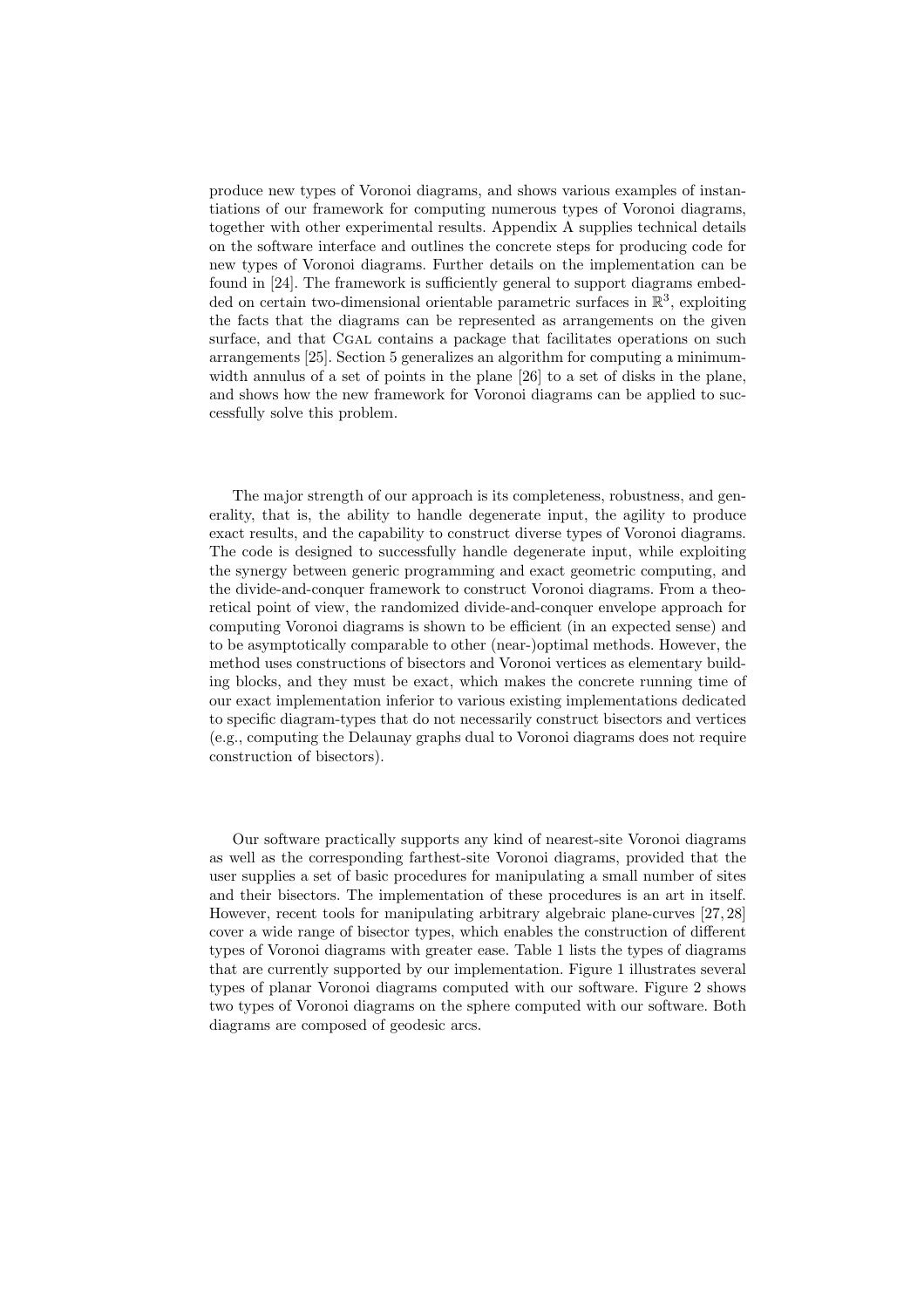

Fig. 1. Various Voronoi diagrams computed with our software. (For the parameters of sites in each diagram, see Table 1.) (a) A standard Voronoi diagram (point sites with  $L_2$  metric). (b) An Apollonius diagram (additively-weighted Voronoi diagram) with disk centers as sites and disk radii as weights. (c) A Möbius diagram with disk centers as sites. The distance from every point on the boundary of a disk to its corresponding site is zero. (d) A Voronoi diagram of segments and points. The sites in (b), (c), and (d) are illustrated with dashed curves.



Fig. 2. Voronoi diagrams on the sphere computed with our software. (a) Spherical Voronoi diagram of 14 points. (b) Spherical power diagram of 10 circular sites.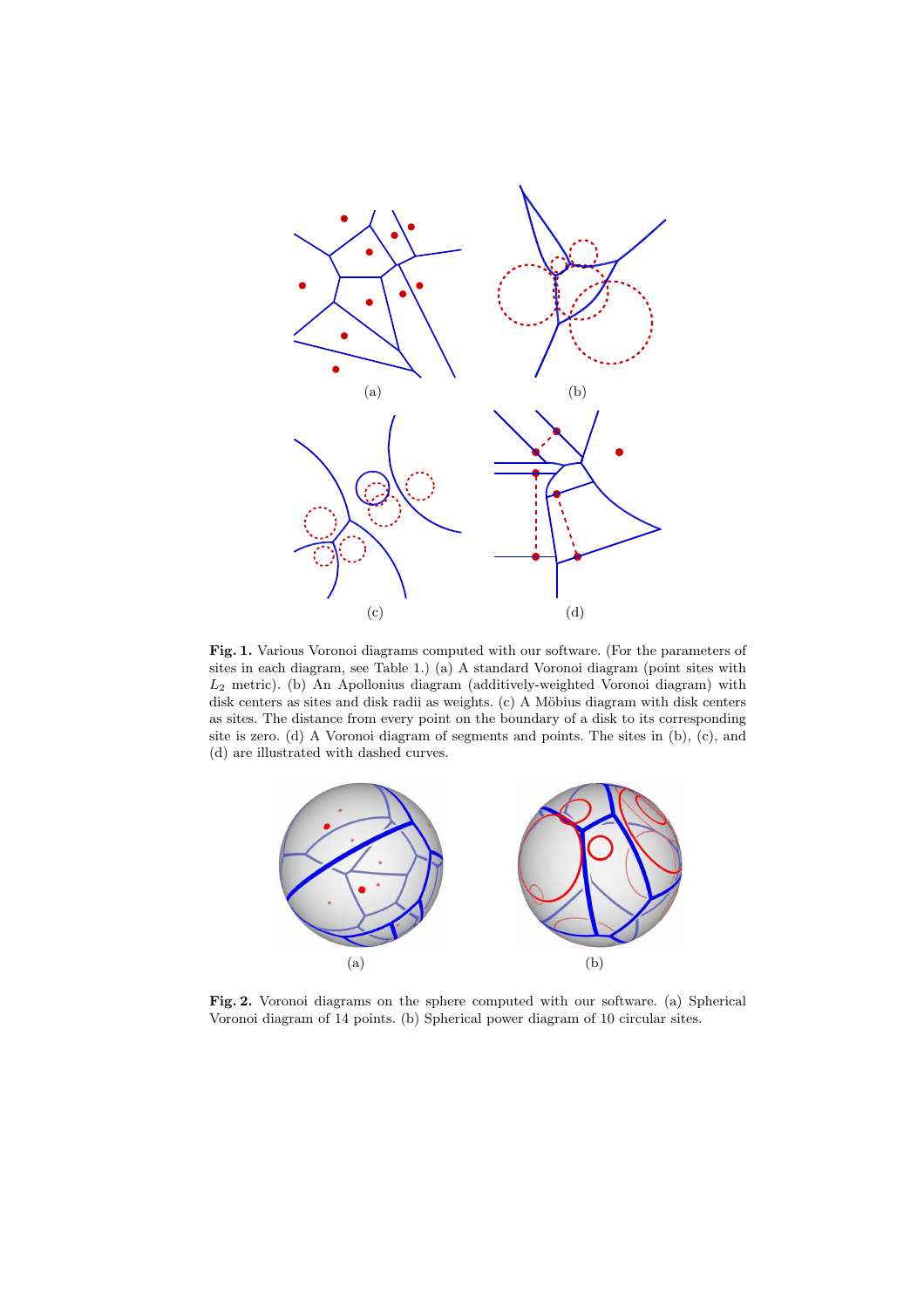| Name                        | <b>Sites</b>                                                               | Distance function           | <b>Bisector</b> class |
|-----------------------------|----------------------------------------------------------------------------|-----------------------------|-----------------------|
| Standard Voronoi<br>diagram | points $p_i$                                                               | $  x-p_i  $                 | lines                 |
| Power diagram               | disks (with center $c_i$ and $\sqrt{(x-c_i)^2-r_i^2}$<br>radius $r_i$ )    |                             |                       |
|                             | 2-point triangle-area pairs of points $\{p_i, q_i\}$                       | area of $\triangle xp_iq_i$ | pairs of lines        |
| Voronoi diagram             |                                                                            |                             |                       |
| Apollonius diagram          | points $p_i$ and weights $w_i   x - p_i   - w_i$                           |                             | hyperbolic arcs       |
| Möbius diagram              | points $p_i$ with scalars $ \lambda_i(x-p_i)^2 - \mu_i $                   |                             | circles and lines     |
|                             | $\lambda_i, \mu_i$                                                         |                             |                       |
|                             | Anisotropic diagram points $p_i$ , with positive $ (x-p_i)^t M_i(x-p_i) -$ |                             | conic arcs            |
|                             | definite matrices $M_i,  _{\pi_i}$<br>and a scalar $\pi_i$                 |                             |                       |
| Voronoi diagram             | interior-disjoint points, Euclidean                                        |                             | piecewise algebraic   |
| <i>of linear objects</i>    | segments, rays, or lines distance                                          |                             | composed<br>curves    |
|                             |                                                                            |                             | of line segments      |
|                             |                                                                            |                             | and parabolic arcs    |
| <i>Spherical Voronoi</i>    | points on a sphere                                                         | geodesic distance           | arcs of great         |
| diagram                     |                                                                            |                             | circles (geodesic     |
| Power diagram               | circles on a sphere                                                        | "spherical" power           | arcs)                 |
| on a sphere                 |                                                                            | distance <sup>a</sup>       |                       |

Table 1. Types of Voronoi diagrams currently supported by our implementation, and their bisector classes.

<sup>a</sup> Given a point  $p$  and a circle with center  $q$  and radius  $r$  on the sphere, the spherical power "proximity" between p and the circle is defined to be  $\frac{\cos d(p,q)}{\cos r}$  where  $d(p,q)$ is the geodesic distance between  $p$  and  $q$  [29].

#### 2 Preliminaries

### 2.1 A Divide-and-Conquer Algorithm for Constructing Voronoi Diagrams

Definition 1 (Lower envelope). *Given a set of bivariate functions*  $F = \{f_1, \ldots, f_n\}, f_i: \mathbb{R}^2 \to \mathbb{R}$  *for each i, their* lower envelope  $\Psi(x, y)$  *is defined to be their pointwise minimum:*

$$
\Psi(x,y) = \min_{1 \le i \le n} f_i(x,y) .
$$

The *minimization diagram* of F is the subdivision of the xy-plane into maximal relatively-open connected cells, such that the function (or the set of functions) that attains the lower envelope over a specific cell of the subdivision is the same for all points in the cell.

**Definition 2 (Voronoi diagram).** Let  $O = \{o_1, \ldots, o_n\}$  be a set of n objects *in the plane (also called Voronoi sites). The Voronoi diagram*  $\text{Vor}_{\rho}(O)$  *of* O *with respect to a given distance function* ρ*, is the partition of the plane into maximal*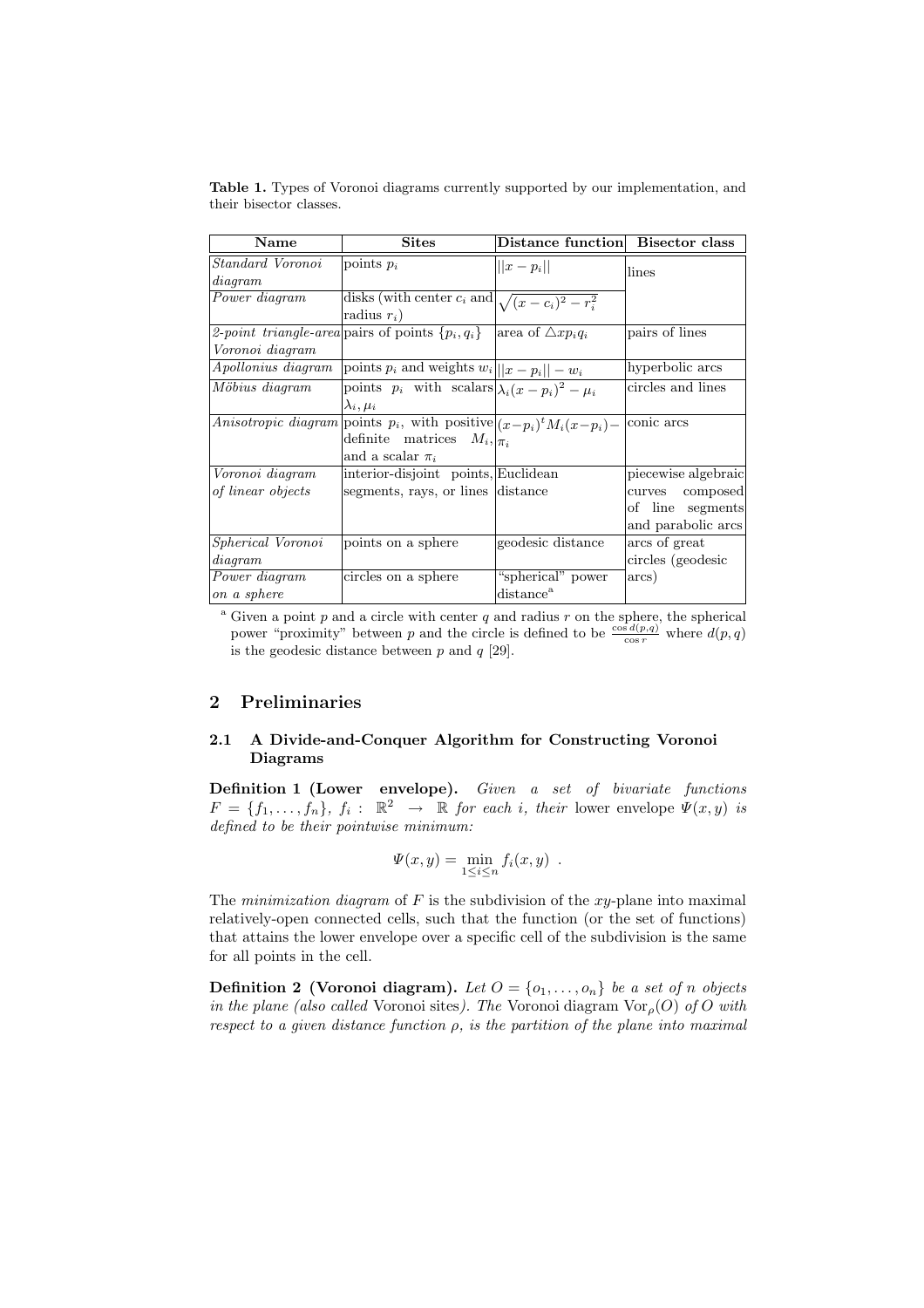*relatively-open connected cells, where each cell consists of points that are closer to one particular site (or a set of sites) than to any other site.*

In certain cases, the distance to a site may depend on various parameters associated with the site; see, for example, the cases of Möbius diagrams or anisotropic diagrams [4] in Table 1. The *bisector*  $B(o_i, o_j)$  of two Voronoi sites  $o_i, o_j \in O$ is the locus of all points that have an equal distance to both sites, that is

$$
B(o_i, o_j) = \{x \in \mathbb{R}^2 \mid \rho(x, o_i) = \rho(x, o_j)\} .
$$

From the above definitions it is clear that if we let  $f_i: \mathbb{R}^2 \to \mathbb{R}$  to be  $f_i(x) =$  $\rho(x, o_i)$ , for each  $i = 1, \ldots, n$ , then the minimization diagram of  $\{f_1, \ldots, f_n\}$  is exactly the Voronoi diagram of O.

Constructing envelopes of bivariate functions in  $\mathbb{R}^3$  can be done with a divideand-conquer algorithm [23]. The algorithm is adapted to Voronoi diagrams computations as follows:<sup>3</sup> let S be a collection of n sites in the plane and let  $\rho$ be some distance function. We partition S into two disjoint subsets  $S_1$  and  $S_2$ of (roughly) equal size, recursively construct their respective Voronoi diagrams  $\text{Vor}_{\rho}(S_1)$  and  $\text{Vor}_{\rho}(S_2)$ , and then merge the two diagrams to obtain  $\text{Vor}_{\rho}(S)$ .

The merging step starts with overlaying  $\text{Vor}_{\rho}(S_1)$  and  $\text{Vor}_{\rho}(S_2)$ . For each face f of the overlay, all its points have a fixed pair of nearest sites  $s_1$  and  $s_2$ from  $S_1$  and  $S_2$ , respectively, and the bisector between  $s_1$  and  $s_2$  (restricted to f) partitions f into its portion of points nearer to  $s_1$  and the complementary portion of points nearer to  $s_2$ . This results with pieces of the final Voronoi cells. Each feature of the refined overlay is labeled with the site nearest to it. Finally, redundant features are removed (these are vertices and portions of edges from one Voronoi diagram that lie closer to a site in the other Voronoi diagram), and subcells of the same cell are stitched together, to yield the combined final diagram. Figure 3 illustrates the merging step of two Voronoi diagrams.

The asymptotic worst-case time complexity of the divide-and-conquer envelope algorithm (under the natural assumption that the objects and distance function have "constant description complexity") is  $O(n^{2+\epsilon})$ , for any  $\epsilon > 0$ . Indeed, there are Voronoi diagrams in the plane that have quadratic complexity for which this construction is nearly worst-case optimal. An example for such diagrams are multiplicatively-weighted Voronoi diagrams [30] (see Figure 4 for an illustration). However, in cases where the complexity of the diagrams is subquadratic (for most of the cases, linear), we would like the algorithm to run in sub-quadratic (or near-linear) time.

#### 2.2 Constructing Envelopes in CGAL

Cgal is a library of efficient and reliable geometric data structures and algorithms. CGAL follows the exact geometric computation paradigm [31], and adheres to the generic programming paradigm [32] to achieve maximum flexibility without compromising efficiency.

<sup>&</sup>lt;sup>3</sup> The description assumes general position, even though the algorithm, as well as its implementation, also handle degenerate cases.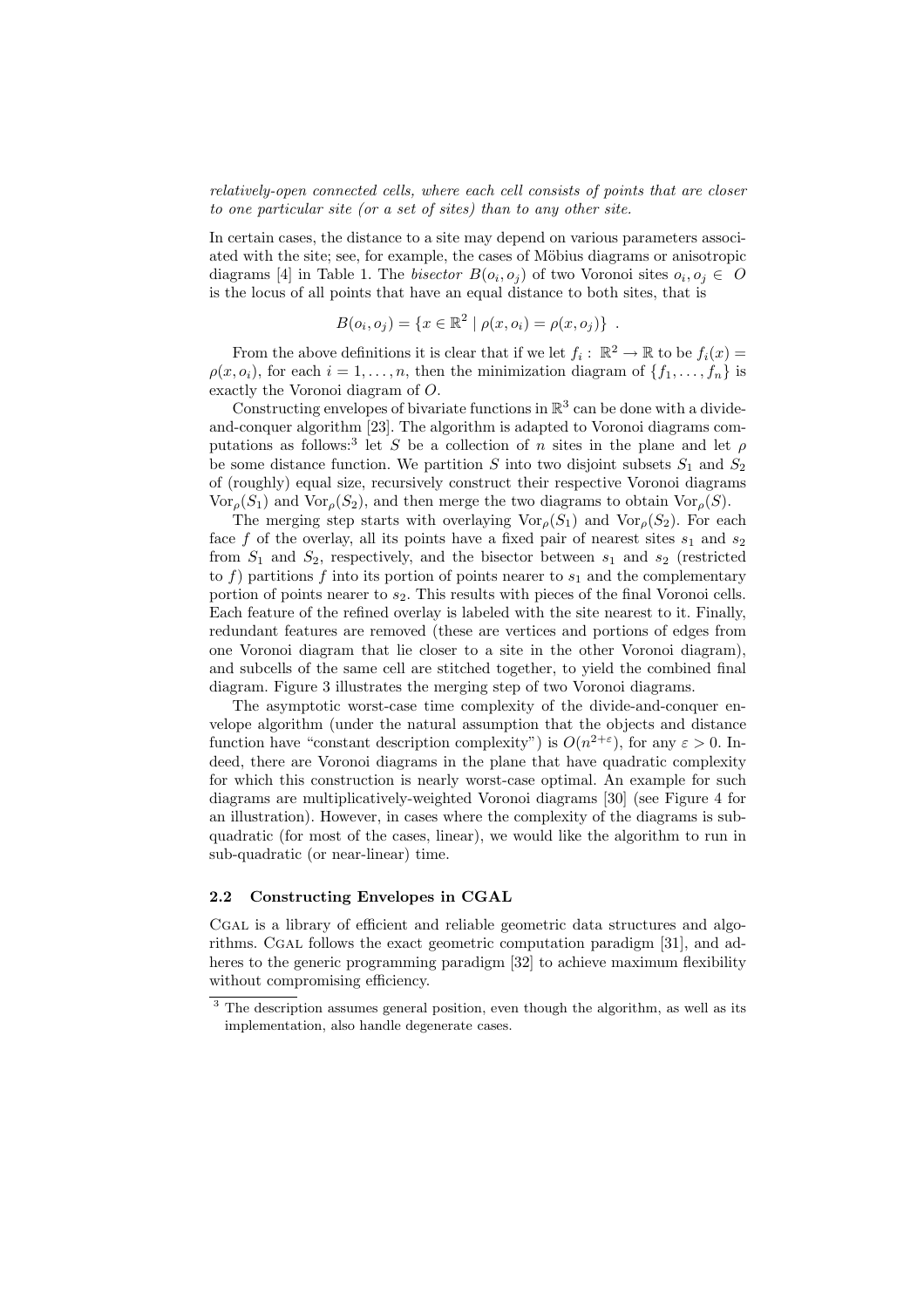

Fig. 3. The merge step of the divide-and-conquer algorithm for computing Voronoi diagrams. (a) The first Voronoi diagram,  $\text{Vor}_{\rho}(S_1)$ . (b) The second Voronoi diagram,  $\text{Vor}_{\rho}(S_2)$ . (c) The overlay of the two diagrams. (d) The refined overlay. Each face is partitioned to regions that are closer to sites from  $S_1$  and region that are closer to sites from  $S_2$ . (e) The final diagram obtained after the removal of redundant features from the refined overlay, and the stitching of the remaining pieces.

The Arrangement on surface 2 package of CGAL supports the construction, the maintenance, and the manipulation of arrangements embedded on certain two-dimensional oriented parametric surfaces in three dimensions, such as spheres, cylinders, tori, etc. [25, 33].

The arrangement package is the basis of the Envelope<sub>-3</sub> package of CGAL, which implements the algorithm mentioned in the previous section for computing the lower (or the upper) envelope of a set of surfaces in three dimensions [21]. While insuring stability, the number of calls to the exact (and slow) geometric predicates is minimized by propagating pre-computed information about the structure of the envelope to neighboring cells in the merge step of the algorithm. The package decouples the topology-related computation from the geometryrelated computation, resulting in a generic software which is easy to reuse and adapt. The Envelope 3 package handles all degenerate situations, and when used with exact numeric types, achieves robustness and produces exact results.

The aforementioned definitions (Section 2.1) can be generalized to lower envelopes (or Voronoi diagrams) projected onto two-dimensional parametric sur-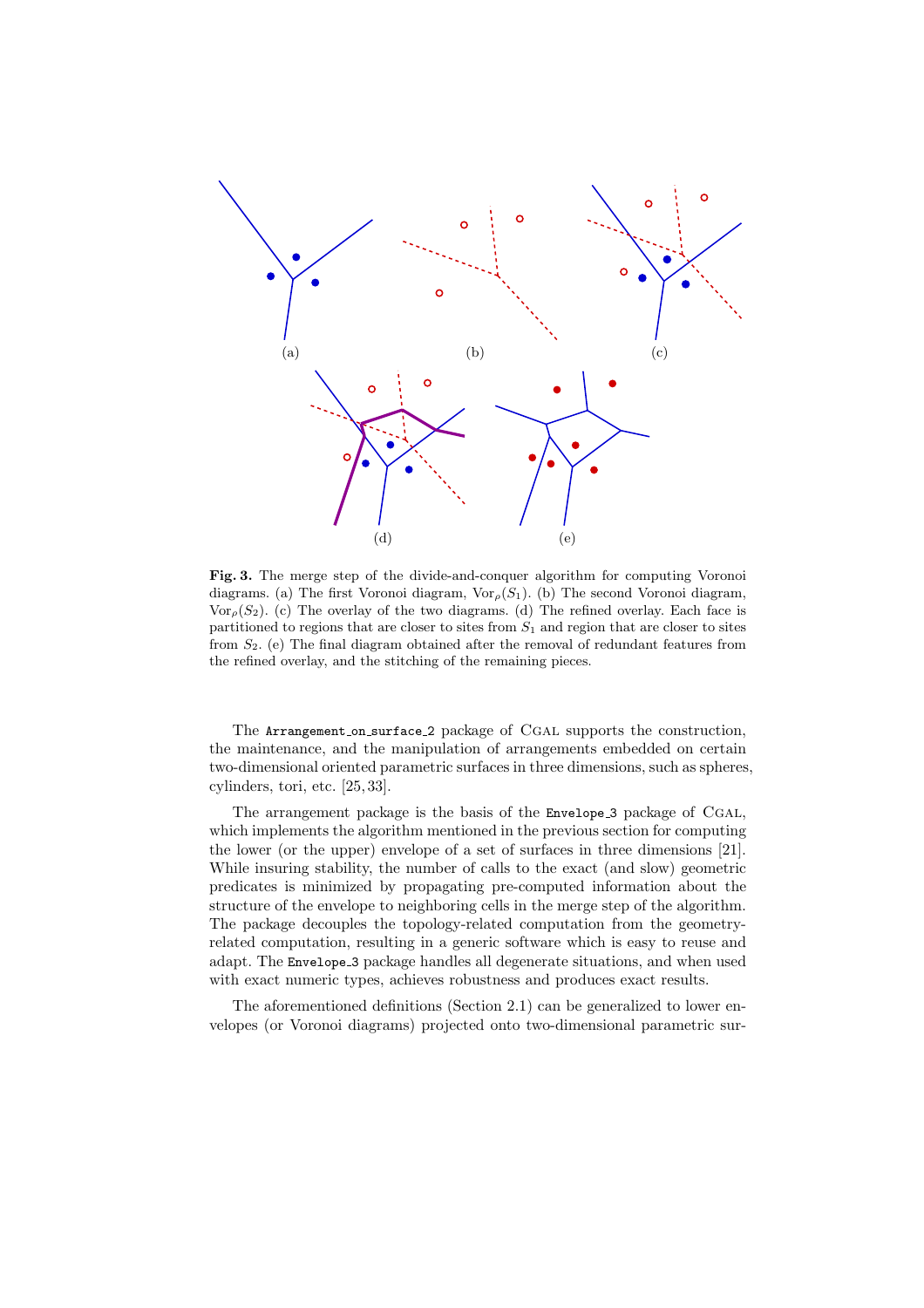

Fig. 4. A worst-case quadratic-size example of a multiplicatively-weighted Voronoi diagram with 12 sites, based on an example by Aurenhammer and Edelsbrunner [30]. The diagram was computed with our software.

faces. Furthermore, the divide-and-conquer algorithm can be used to compute lower (or upper) envelopes over these surfaces.

# 3 Near-Optimal Bound on the Expected Construction Time

The complexity of the merge step of the algorithm described in Section 2.1 directly depends on the complexity of the overlay of the two partial diagrams. (The cost of the best general algorithm for constructing the overlay is larger by a logarithmic factor than the combined complexity of the input diagrams and of the overlay.) Careless partition of the input sites into two subsets can dramatically slow down the computation. For example, consider the standard L<sub>2</sub>-diagram for the following point-set in the plane,  $S = \{(i, i)\}_{i=1}^{n/2} \cup \{(-i, i)\}_{i=1}^{n/2}$ ; see Figure 5(a) for an illustration. If we partition the set into two subsets, to the left and to the right of the y-axis ("deterministic" partitioning strategy), then in the final merge step, the overlay of the two sub-diagrams has  $\Theta(n^2)$  complexity. Hence the algorithm runs in  $\Omega(n^2)$  time, even though the complexity of the final diagram is only  $\Theta(n)$ . We argue that when the partitioning is done *randomly*, the expected complexity of the overlay is comparable with the maximum complexity of the diagram for essentially any kind of sites and distance function, and for any possible input. The proof assumes general position, but the results remain true for degenerate cases as well.

Theorem 1. *Consider a specific type of two-dimensional Voronoi diagrams, so that the worst-case complexity of the diagram of any set of at most* n *sites is*  $F(n)$ *. Let* S *be a set of* n *sites. If we randomly split* S *into two subsets*  $S_1$ and  $S_2$ , by choosing at random for each site, with equal probability, the subset *it belongs to, then the expected complexity of the overlay of the Voronoi diagram* of  $S_1$  *with the Voronoi diagram of*  $S_2$  *is*  $O(F(n))$ *.* 

*Proof.* Each vertex of the overlay is either a vertex of  $\text{Vor}_{\rho}(S_1)$ , a vertex of  $\text{Vor}_\rho(S_2)$ , or a crossing between an edge of  $\text{Vor}_\rho(S_1)$  and an edge of  $\text{Vor}_\rho(S_2)$  (in degenerate cases, this is a non exclusive disjunction). The number of vertices of the first two kinds is  $O(F(n))$ , so it suffices to bound the expected number of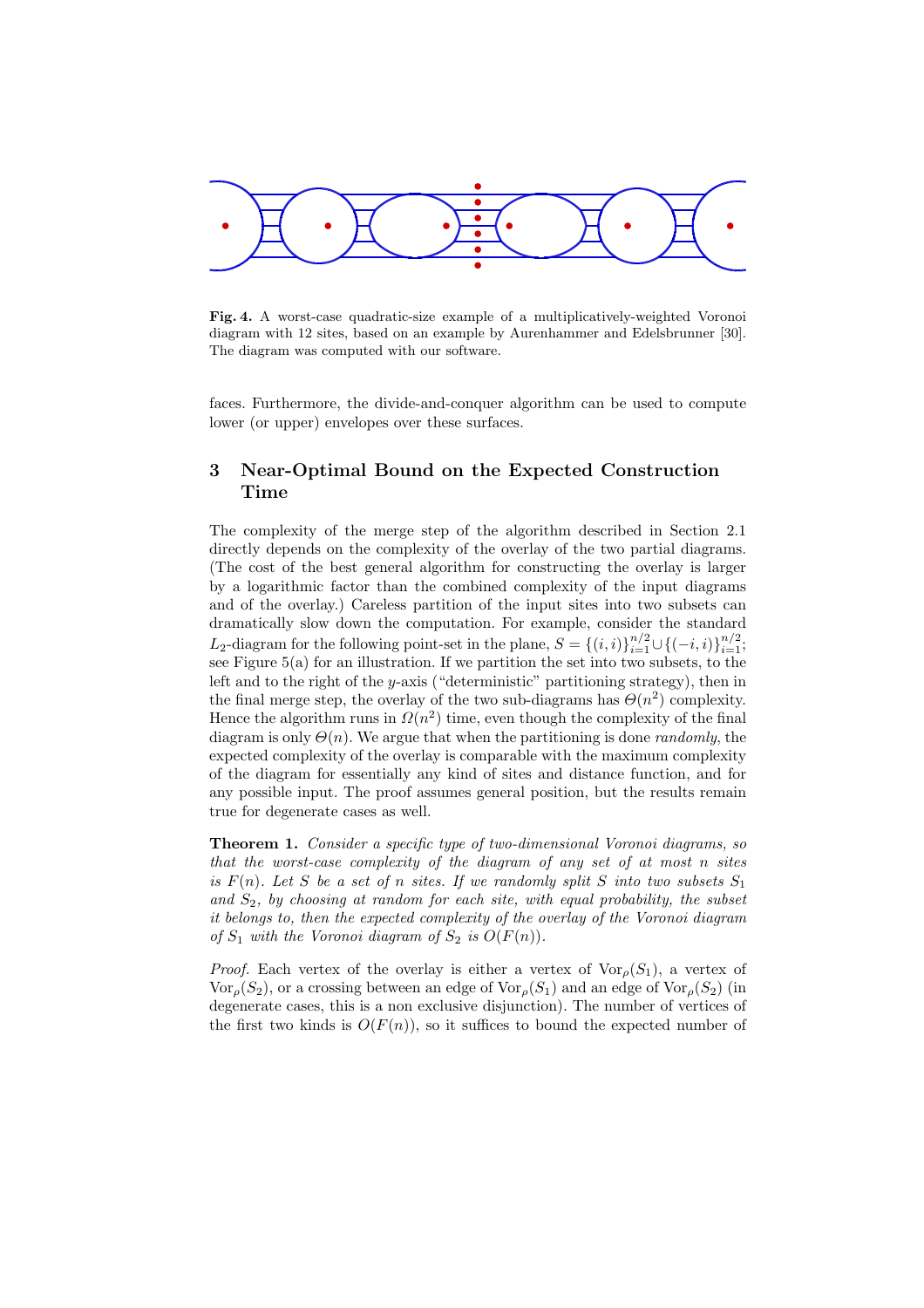crossings between edges of  $\text{Vor}_{\rho}(S_1)$  and of  $\text{Vor}_{\rho}(S_2)$ . Such a crossing is a point u that is defined by four sites,  $p_1, q_1 \in S_1$  and  $p_2, q_2 \in S_2$ , so that u lies on the Voronoi edge  $e(p_1, q_1)$  of  $\text{Vor}_{\rho}(S_1)$  that bounds the cells of  $p_1$  and  $q_1$ , and on the Voronoi edge  $e(p_2, q_2)$  of  $\text{Vor}_{\rho}(S_2)$  that bounds the cells of  $p_2$  and  $q_2$ . Without loss of generality, assume that  $\rho(u, p_1) = \rho(u, q_1) < \rho(u, p_2) = \rho(u, q_2)$ .

A simple but crucial observation is that  $u$  must also lie on the Voronoi edge between the cells of  $p_1, q_1$  in the *overall* diagram  $\text{Vor}_{\rho}(S)$ . Indeed, if this were not the case then there must exist another site  $s \in S$  so that u is nearer to s than to  $p_1, q_1$ . But then s cannot belong to  $S_1$ , for otherwise it would prevent u from lying on the Voronoi edge of  $p_1, q_1$ . For exactly the same reason, s cannot belong to  $S_2$  — it would then prevent u from lying on the Voronoi edge of  $p_2, q_2$ in that diagram. This contradiction establishes the claim.

Define the *weight*  $k_u$  of u to be the number of sites s satisfying

$$
\rho(u, p_1) = \rho(u, q_1) < \rho(u, s) < \rho(u, p_2) = \rho(u, q_2).
$$

Clearly, all these  $k_u$  sites must be assigned to  $S_1$ .

In other words, for any crossing point u between two Voronoi edges  $e(p_1, q_1)$ ,  $e(p_2, q_2)$ , with weight  $k_u$  (with all the corresponding  $k_u$  sites being farther from u than  $p_1, q_1$  and nearer than  $p_2, q_2$ , u appears as a crossing point in the overlay of  $\text{Vor}_{\rho}(S_1)$ ,  $\text{Vor}_{\rho}(S_2)$  if and only if the following three conditions (or their symmetric counterparts, obtained by reversing the roles of  $S_1$  and  $S_2$ ) hold: (i)  $p_1, q_1 \in S_1$ ; (ii)  $p_2, q_2 \in S_2$ ; and (iii) all the  $k_u$  sites that contribute to the weight are assigned to  $S_1$ . This happens with probability  $\frac{1}{2^{k_u+3}}$ .

Hence, if we denote by  $N_w$  (resp.,  $N_{\leq w}$ ) the number of crossings of weight w (resp., of weight at most  $w$ ), the expected number of crossings in the overlay is

$$
\sum_{w\geq 0} \frac{N_w}{2^{w+3}} = O\left(\sum_{w\geq 0} \frac{N_{\leq w}}{2^w}\right),\tag{1}
$$

where the right-hand side is obtained by substituting  $N_w = N_{\leq w} - N_{\leq w-1}$ , and by a simple rearrangement of the sum.

We can obtain an upper bound on  $N_{\leq w}$  using the Clarkson-Shor technique [34]. Specifically, denote by  $N_w(n)$  (resp.,  $N_{\leq w}(n)$ ) the maximum value of  $N_w$  (resp.,  $N_{\leq w}$ , taken over all sets of *n* sites in the class under consideration. Then, since a crossing is defined by four sites, we have

$$
N_{\leq w}(n) = O\left(w^4 N_0(n/w)\right).
$$

Note that if a crossing u, defined by  $p_1, q_1, p_2, q_2$ , has weight 0 then  $p_1, q_1, p_2, q_2$ are the four nearest sites to  $u$ . The number of such quadruples is thus upper bounded by the complexity of the *fourth-order* Voronoi diagram of some set (actually, a random sample)  $S_0$  of  $n/w$  sites.

We claim that the complexity of the fourth-order Voronoi diagram of  $n$  sites is  $O(F(n))$ . Indeed, any quadruple  $p_1$ ,  $q_1$ ,  $p_2$ ,  $q_2$  of four nearest sites to some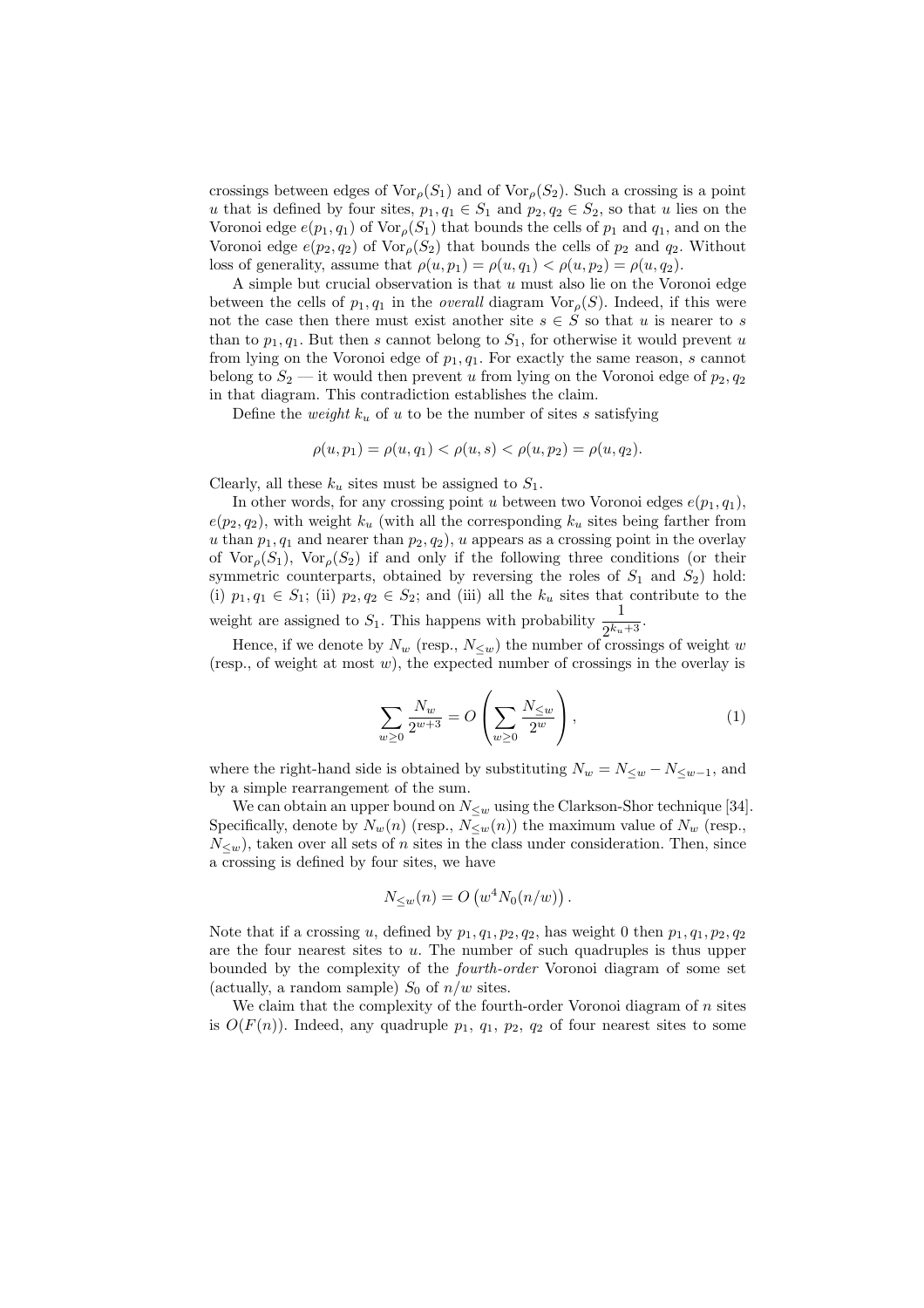point  $u$  can be charged (essentially, in a unique manner) to a face of the fourthorder diagram (the one containing  $u$ ). Each such face can in turn be charged either to one of its vertices, or to its rightmost point, or to a point at infinity on one of its edges. Assuming general position, each such boundary point can be charged at most  $O(1)$  times. Now, another simple application of the Clarkson-Shor technique shows that the number of these vertices and boundary points is  $O(F(n))$  — each of them becomes a feature of the (0-order) Voronoi diagram if we remove a constant number of sites, which happens with large probability when we sample a constant fraction of the sites.

In other words, we have  $N_{\leq w}(n) = O(w^4 F(n/w)) = O(w^4 F(n))$ . Substituting this into (1), we obtain an upper bound of  $O(F(n))$  on the complexity of the overlay, as claimed. ⊓⊔

As we aim to compute Voronoi diagrams of a large variety of types, we use a sweep-line based overlay algorithm that exhibits good practical performance, and incurs a mere logarithmic factor over the optimal computing time, namely  $O(F(n) \log n)$ . In particular we use the overlay operation provided by the Arrangement on surface 2 package. Combined with the "master recurrence"  $T(n) = 2T(\frac{n}{2}) + O(F(n) \log n)$  for the expected running time  $T(n)$  of the algorithm, we obtain the following special cases:

Corollary 1. *For any specific type of two-dimensional Voronoi diagrams, so that the worst-case complexity of the diagram of any set of at most* n *sites is*  $O(n)$ *, the divide-and-conquer envelope algorithm computes the diagram in expected*  $O(n \log^2 n)$  *time. If the worst-case complexity*  $F(n)$  *is*  $\Omega(n^{1+\epsilon})$  *then the expected running time is*  $O(F(n) \log n)$ *.* 

When the diagram is a convex subdivision, one can carry out the merge step more efficiently, in linear  $O(F(n))$  expected time using the procedure described by Guibas and Seidel [35]. In particular, we have:

Corollary 2. *The* L2*-Voronoi diagram of* n *points in the plane, or the power diagram of* n *disks in the plane, can be computed using the randomized divideand-conquer envelope algorithm in expected optimal* O(n log n) *time.*

*Remark 1.* The analysis used to prove Theorem 1 can easily be extended to the case of lower envelopes of arbitrary collections of bivariate functions (of constant description complexity). As a result, we get the following:

Corollary 3. *Let* G *be a collection of* n *bivariate functions of constant description complexity each, and let* F(m) *be an upper bound on the complexity of the lower envelope of any subcollection of at most* m *functions. Then the expected complexity of the overlay of the minimization diagrams of two subcollections*  $\mathcal{G}_1$  *and*  $\mathcal{G}_2$ *, obtained by randomly partitioning*  $\mathcal{G}_1$  *as above, is*  $O(F(n))$ *. Consequently, the lower envelope of* G *can be constructed by the above randomized divide-and-conquer technique, in expected time* O(F(n) log n)*, provided that*  $F(n) = \Omega(n^{1+\varepsilon}),$  for some  $\varepsilon > 0$ . The expected running time is  $O(n \log^2 n)$  when  $F(n) = O(n)$ .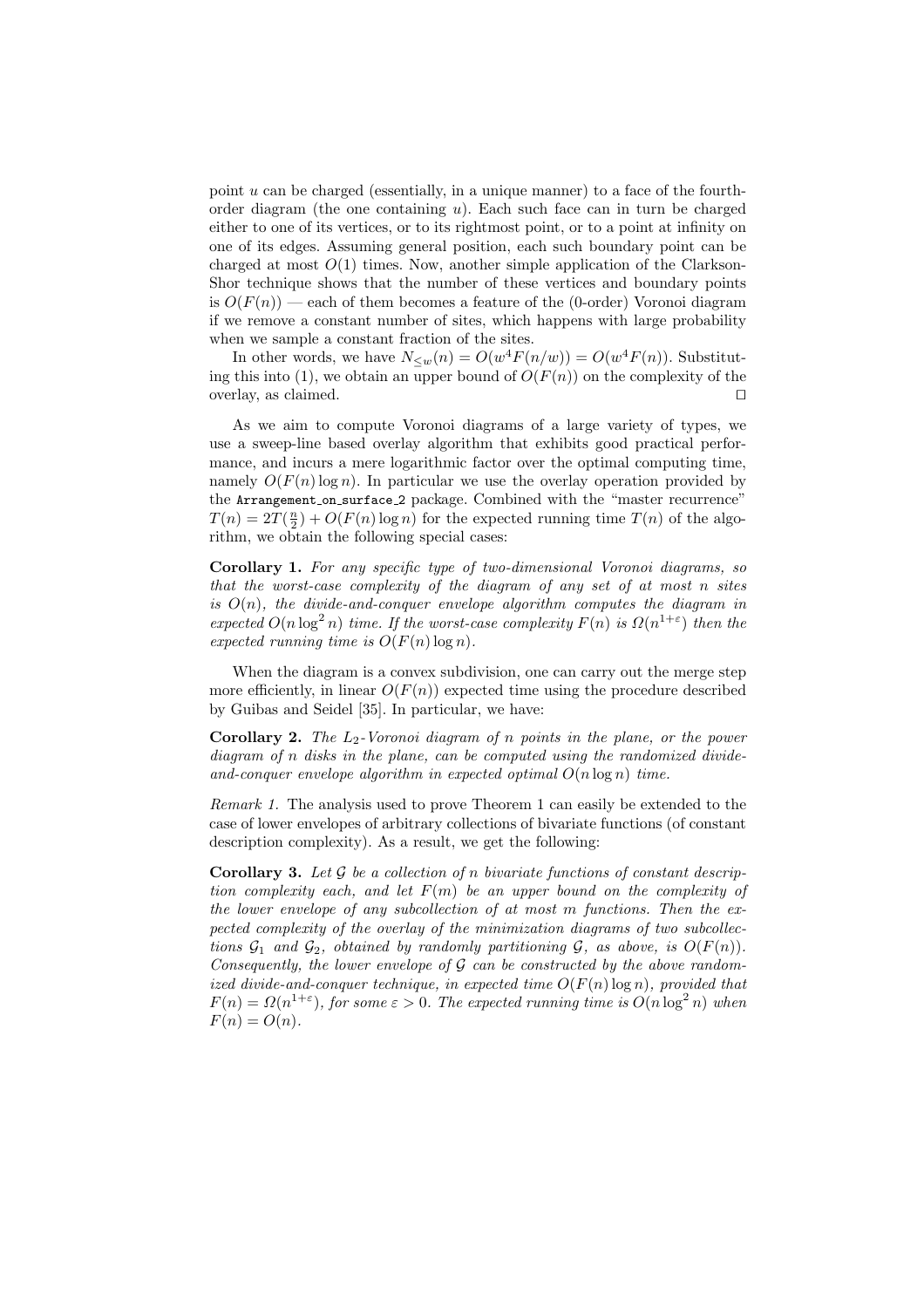#### 4 Examples and Experimental Results

Figure 5 demonstrates the effect of executing the recursion by randomly partitioning the sites into two subsets of equal size, when constructing standard Voronoi diagrams with the worst-case inputs mentioned in Section 3. If we partition the set into two subsets, to the left and to the right of the  $y$ -axis ("deterministic" partitioning strategy), the overlay of the two Voronoi diagrams has  $\Theta(n^2)$ complexity. Figure 5(b) illustrates the fact, established above, that partitioning the sites randomly, results in running time nearly-linear in the number of sites.



Fig. 5. Effect of randomization. (a) A worst-case example of 10 point sites in the case of the standard Voronoi diagram. The dashed segments are segments that exist in the overlay (if we use the deterministic partition strategy) but will not be present in the final diagram. (b) The graph shows the running time in seconds as a function of the number of sites (arranged in a worst case constellation as in (a)) in both the worst-case deterministic and the randomized partitioning strategies.

A prime advantage of our framework is the ability to compute new types of Voronoi diagrams with relative ease. Despite the fact that the envelope code is used to compute Voronoi diagrams, the user does not have to define the surfaces explicitly, and does not have to know the algorithmic details of constructing envelopes of surfaces and their minimization diagrams. Creating a new type of Voronoi diagrams amounts only to the provision of a small set of geometric types and operations on a small number of sites and bisectors (e.g., determine which is the closer site, among two given sites, to a given point, construct the bisector of two sites, etc.), gathered in a traits class; see Appendix A for further details.

The traits class of a new type of diagrams is based on a traits class for the arrangement package, which supplies the handling and manipulation of bisector curves of pairs of sites. A Voronoi diagram, the bisectors of which can be represented with an existing traits class for the arrangement package can be easily developed. Existing traits classes support bounded or unbounded lin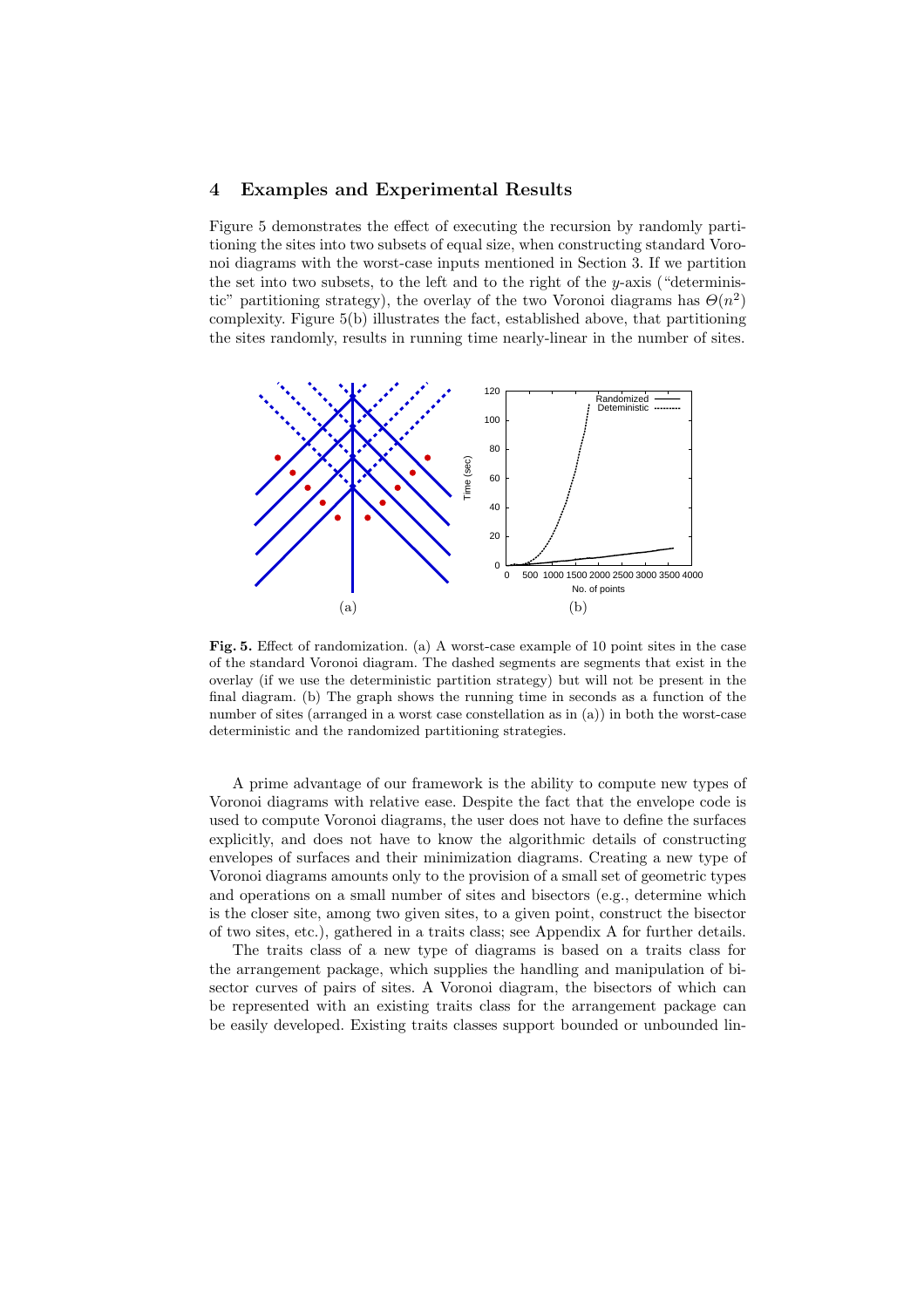ear curves (line segments, rays, and lines), circles, circular and linear segments, conic arcs [33], Bézier curves, and real algebraic plane curves of arbitrary degree [27, 28]. These traits classes enable the construction of all the Voronoi diagrams shown in Figure 1 and listed in Table 1, and of further types of Voronoi diagrams with bisectors that can be represented by curves supported by these traits classes.

The framework supports a vast variety of Voronoi diagrams with different properties. Existing frameworks for computing Voronoi diagrams usually support a specific family of Voronoi diagrams, e.g., planar Voronoi diagrams of points under the  $L_p$  metric, planar Voronoi diagrams of general sites under the Euclidean metric, etc. Using an envelope-construction based algorithm allows our framework to support many families of two-dimensional Voronoi diagrams; linear Voronoi diagrams as well as Voronoi diagrams with quadratic complexity, and Voronoi diagrams with two-dimensional bisectors can be implemented. The diagrams do not have to conform with the definition of abstract Voronoi diagrams [6]. For example, anisotropic diagrams, which violate the theoretical requirement from an abstract Voronoi diagram that all bisectors divide the plane into two unbounded regions, and easily constructed by our approach.

The implementation of the **Envelope**<sub>-3</sub> package mainly makes use of two operations supported by the arrangement package: (i) sweep-based overlay operation, which is used to overlay two planar minimization diagrams, and (ii) zone computation-based insertion operation, which is used to insert projected intersection curves (of the surfaces) into the current planar diagram, which refine it by partitioning some of its cells. The new Arrangement on surface 2 package extends the aforementioned operations, that is, the sweep-line and zone-computation, to support arrangements on two-dimensional parametric surfaces [25]. Thus, we extensively reuse code developed for planar Voronoi diagrams to compute Voronoi diagrams embedded on the sphere by extending the Envelope 3 code to work together with the new Arrangement\_on\_surface\_2 package, and handle minimization diagrams that are embedded on two-dimensional parametric surfaces. We compute Voronoi diagrams of points on a sphere and power diagrams on a sphere using the framework together with the traits class for arcs of great circles on a sphere (see [36, 37] for more information, and Figures 2 and 6(d) for illustrations).

Our framework, like the Arrangement on surface 2 package of CGAL, handles all degenerate situations that arise in the computation of Voronoi diagrams, as long as the supplied traits class handles a small number of degenerate cases. For example, the traits class should be able to detect whether two curves overlap, when trying to intersect them. Figure 6 depicts various degenerate scenarios that are properly handled by our framework and the traits classes. Figure 7 shows scenarios of Voronoi diagrams of points, linear segments, and lines containing certain degeneracies.

Given a traits class for nearest-site Voronoi diagrams, our framework can also be used to compute the respective farthest-site Voronoi diagrams by constructing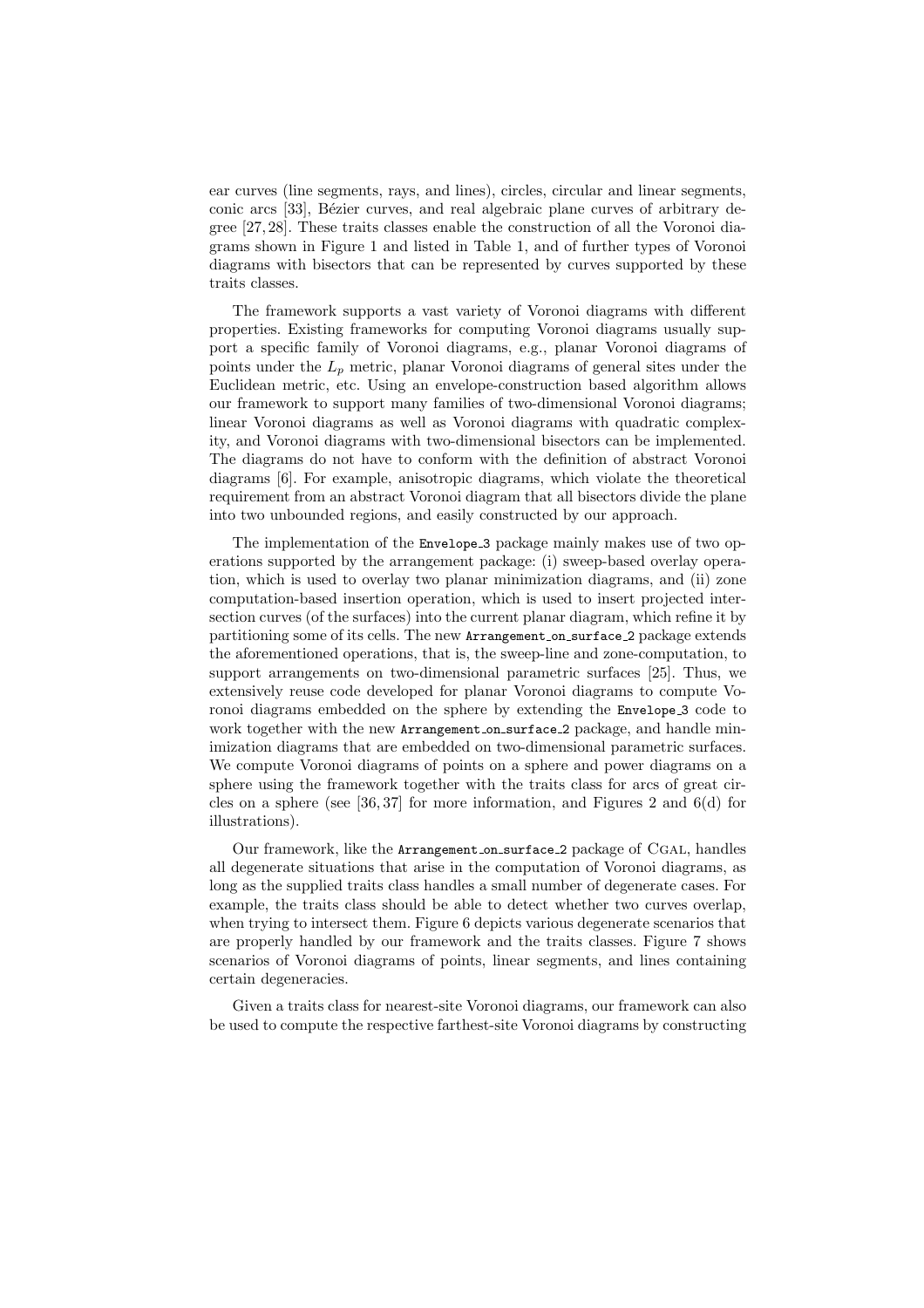

Fig. 6. Degenerate Voronoi diagrams computed with our software. (a) A degenerate standard Voronoi diagram. (b) A degenerate Apollonius (additively-weighted Voronoi) diagram. (c) A degenerate Voronoi diagram of segments and points. (d) A degenerate spherical Voronoi diagram. The sites in (b) and (c) are illustrated with dashed curves.

upper, rather than lower, envelopes. Figure 8 shows various farthest-site Voronoi diagrams computed with our framework.

Voronoi diagrams are represented as exact Cgal arrangements, and their vertices, edges, and faces can easily be traversed while obtaining the coordinates of the vertices of the diagram to any desired precision, if the situation so requires.

The computed diagrams can be passed as input to consecutive operations supported by the Arrangement on surface 2 package and its derivatives. We get plenty of additional functionalities for free. Among those are (i) point-location queries and vertical-ray shooting, (ii) the ability to perform aggregated insertion of additional curves, (iii) computing the zone of a curve inside a Voronoi diagram and inserting curves in an incremental fashion to an existing diagram, (iv) the ability to remove existing edges of the diagram, (v) overlaying two (or more) Voronoi diagrams or arrangements, (vi) the ability to attach user-defined data to all the geometric objects (i.e., points and curves) and to all the topological primitives (i.e., vertices, edges, and faces) required in certain applications, and (vii) the ability to use the BOOST graph library to apply various graph algorithms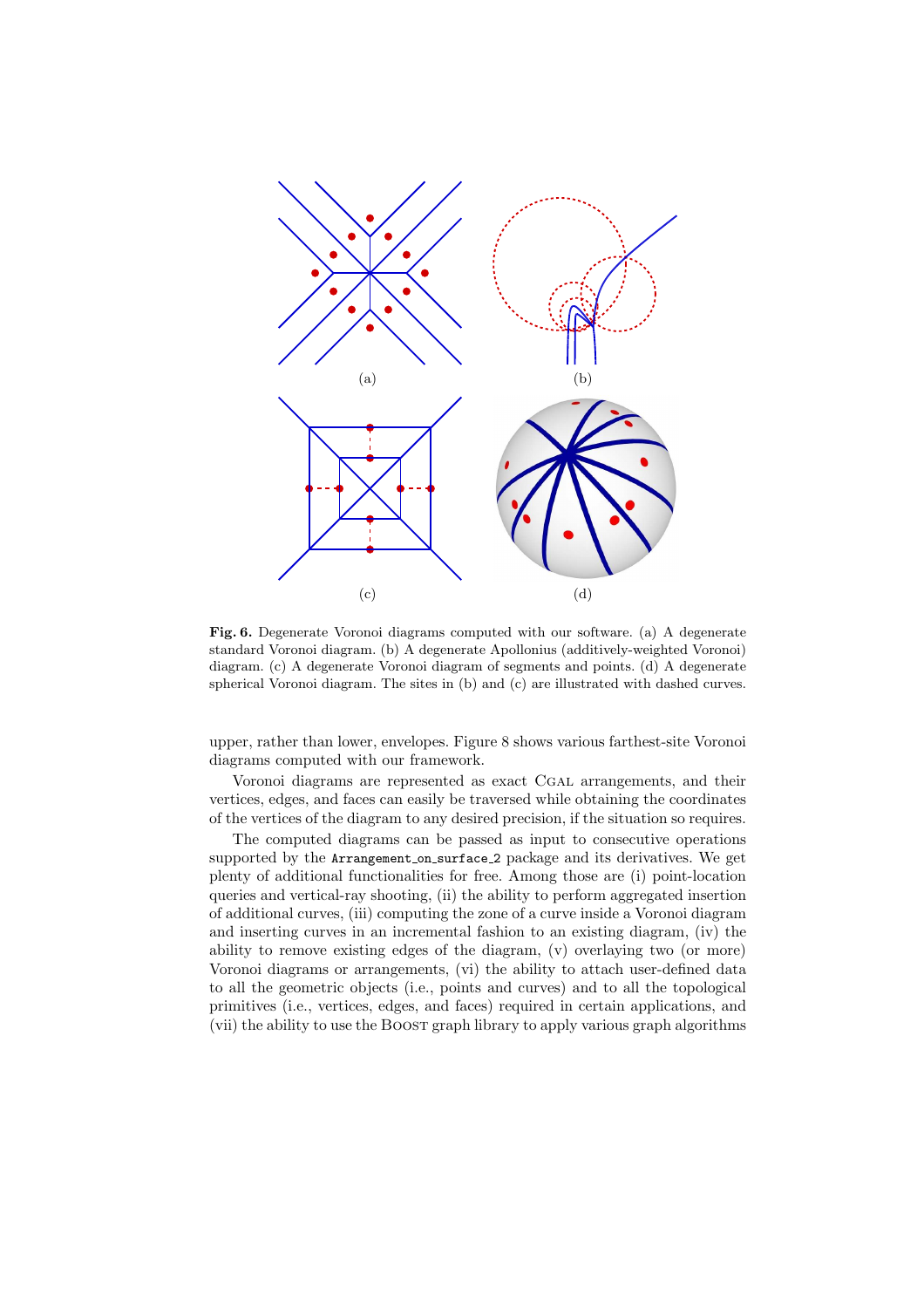

Fig. 7. Voronoi diagrams of various sets of linear objects as induced by the Euclidean metric computed with our framework. The sites are illustrated with dashed curves. (a) The Voronoi diagram of  $4 \times 4$  grid with three line segments connecting 6 grid points. (b) The Voronoi diagram of a set of sites identical to the set in (a) with a line, a segment, and two rays around the grid points. (c) The Voronoi diagrams of 8 rays in the plane. (d) The Voronoi diagram of 8 segments and 7 isolated points. All segments intersect at one point, which is one of their endpoints.

on the diagram and on its dual structure [33]. For example, we can use the various point-location algorithms that come with the arrangement package to solve the corresponding post-office problems [38].

Overlaying two (or more) Voronoi diagrams is immediate, a fact that we used to implement the algorithm for computing a minimum-width annulus of a set of disks in the plane, described in detail in Section 5. There are also specific applications for the overlay of Voronoi diagrams, for example, representing the local zones of two competing telecommunication operators [39].

# 5 Minimum-Width Annulus of Disks

In this section we describe an application of our framework that demonstrates its generality and usefulness. We use our tools to compute a minimum-width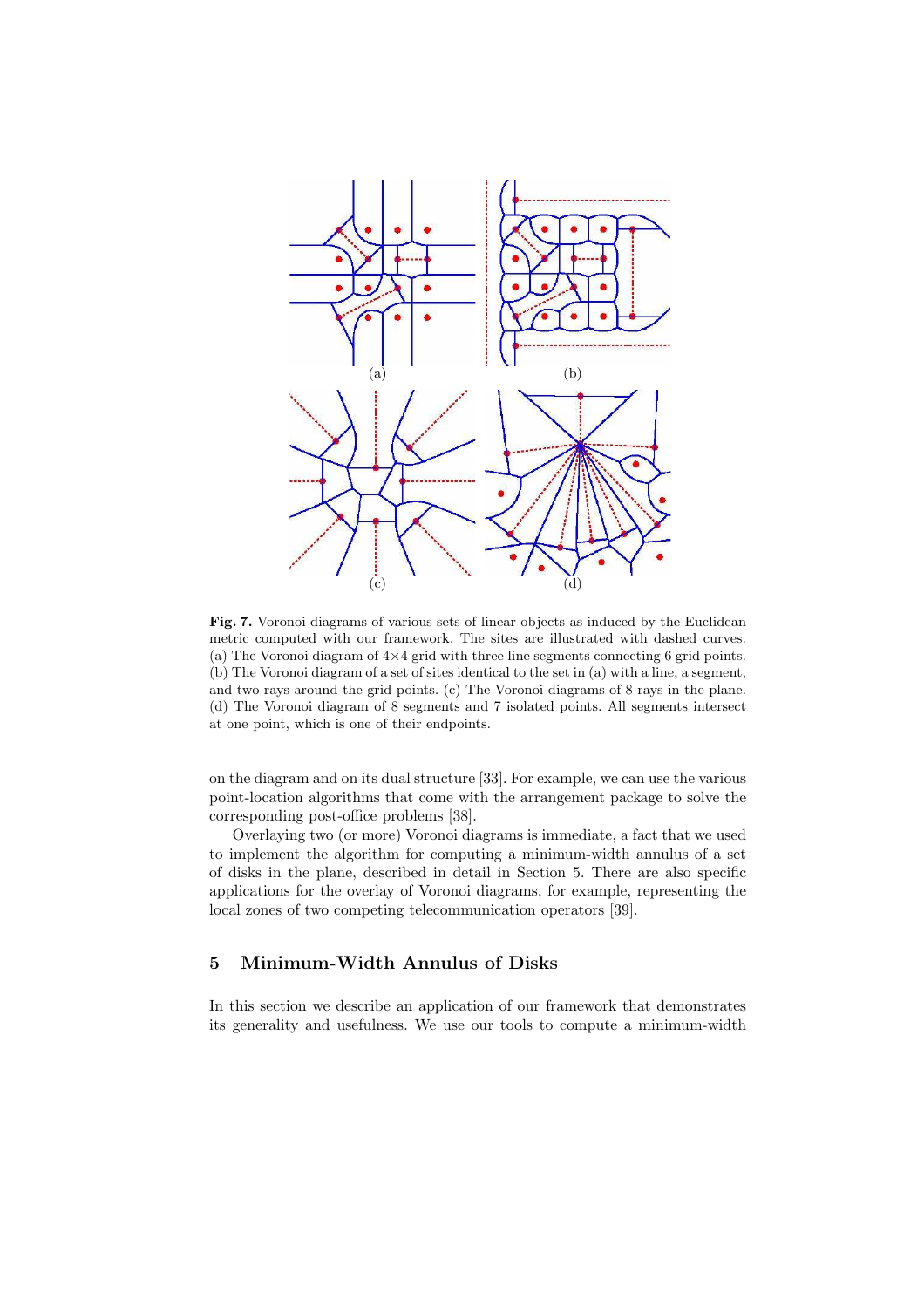

Fig. 8. Farthest-site Voronoi diagrams of sites identical to the sites in Figure 1, computed with our software. (a) A farthest Euclidean Voronoi diagram of points. (b) A farthest Apollonius diagram (additively-weighted Voronoi diagram). (c) A farthest Möbius diagram. (d) A farthest Euclidean Voronoi diagram of segments. The sites in (b), (c), and (d) are illustrated with dashed curves.

annulus containing a set of disks in the plane, by constructing and overlaying two different Voronoi diagrams defined on the input disks.

An *annulus* is the bounded area between two concentric circles. The width of an annulus is the difference between the radius of its outer circle and the radius of its inner circle. Given a set of objects in the plane (disks in our case) the objective is to find a minimum-width annulus (MWA) containing those objects, if one exists.<sup>4</sup> For point sets, a minimum-width annulus can be found by computing the overlay of the nearest-site and farthest-site Voronoi diagrams of the points. The center of the desired annulus must be a vertex of the overlay, and, in fact, an intersection point of the two diagrams [26]. A similar approach handles the case of disks but the diagrams have to be defined more carefully.

<sup>4</sup> Generally, when the width of the set is smaller than the width of any containing annulus there is no minimum-width annulus. For example, four collinear points in the plane have no minimum-width annulus.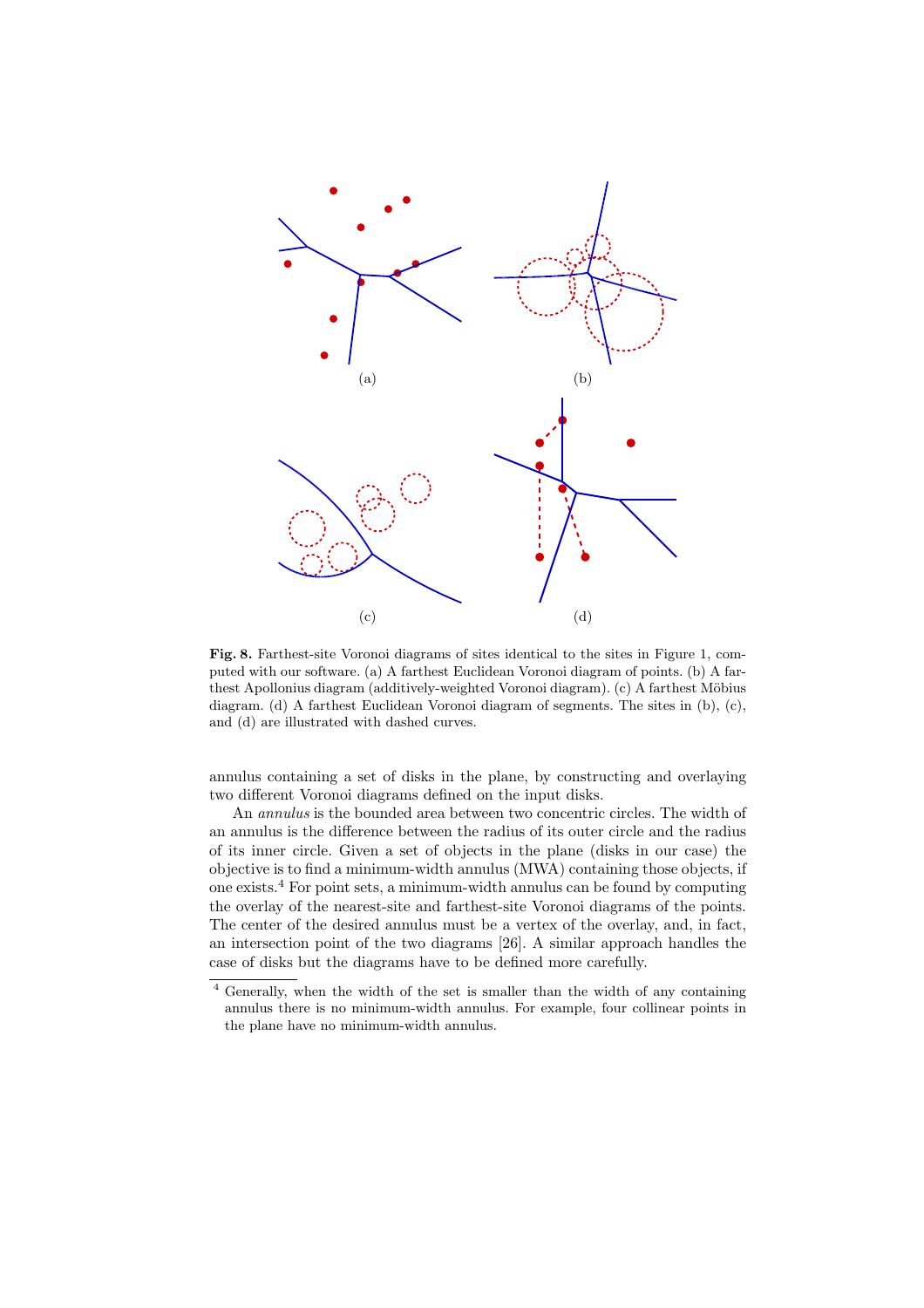Consider the following farthest-point distance function  $\rho$  from a point  $p \in \mathbb{R}^2$ to a set of points  $S \subset \mathbb{R}^2$ :

$$
\rho(p, S) = \sup_{x \in S} ||p - x|| ,
$$

which measures the farthest distance from the point  $p$  to the set  $S$ . Consider the farthest-site Voronoi diagram with respect to this distance function. We call this diagram the "farthest-point farthest-site" Voronoi diagram. The distance function  $\rho(p, S)$  becomes the Euclidean distance when the set S consists of a single point. However, this is not the case when the set  $S$  is a disk in the plane, say.

The following observation establishes a connection between the farthest-point farthest-site Voronoi diagram of a set of disks and the Apollonius diagram, and comes in handy below.

Observation 1. *Let* D *be a set of disk in* R 2 *. The farthest-point farthest-site Voronoi diagram of* D *is identical to the farthest-site Apollonius diagram of the disks with negated radii.*

Indeed, for a disk  $d$  with center  $c$  and radius  $r$ , the farthest-point distance function is  $\rho(p,d) = ||p - c|| + r$ . On the other hand, the Apollonius distance function is defined to be  $\rho(p,d) = ||p-c|| - r$ . Hence the farthest-point distance function is identical to the Apollonius distance with "negative radii."

We prove that there is a minimum-width annulus (in case one exists), the center of which is a vertex of the overlay of the Apollonius diagram and the farthest-point farthest-site Voronoi diagram of the disks.

Recall that in the case of point sets the center of a minimum-width annulus is an intersection point of an edge of the nearest-site Voronoi diagram and an edge of the farthest-site Voronoi diagram of the points. In the case of disks, this is not always true. Figure 9 shows a set of disks located at  $(2, 0)$ ,  $(0, 3)$ ,  $(-4, 0)$ , and  $(0, -5)$  with radii 1, 2, 3, and 4, respectively. In this setting, the annulus centered at the origin with radii 1 and 9 is a minimum-width annulus, as its width is equal to a diameter of one of the disks. The origin does not lie on an edge of the farthest-point farthest-site Voronoi diagram, as the outer circle touches only one disk. Nevertheless, the origin is



Fig. 9. The outer circle of a MWA that touches one disk.

a vertex of the Apollonius diagram, and thus also of the overlay.

Let  $\mathcal{D} = \{d_1, \ldots, d_n\}$  be a collection of disks in the plane such that non of the disks is fully contained in the union of the others, and formally, for all  $i$  $d_i \nsubseteq \bigcup_{j \neq i} d_j$ . For simplicity of exposition, we assume here that  $n \geq 3$ ; the case of  $n < 3$  is simple to handle. We show that there is a minimum-width annulus, the bounding circles of which intersect the disks of  $\mathcal D$  in at least 4 points, arguing as in [40].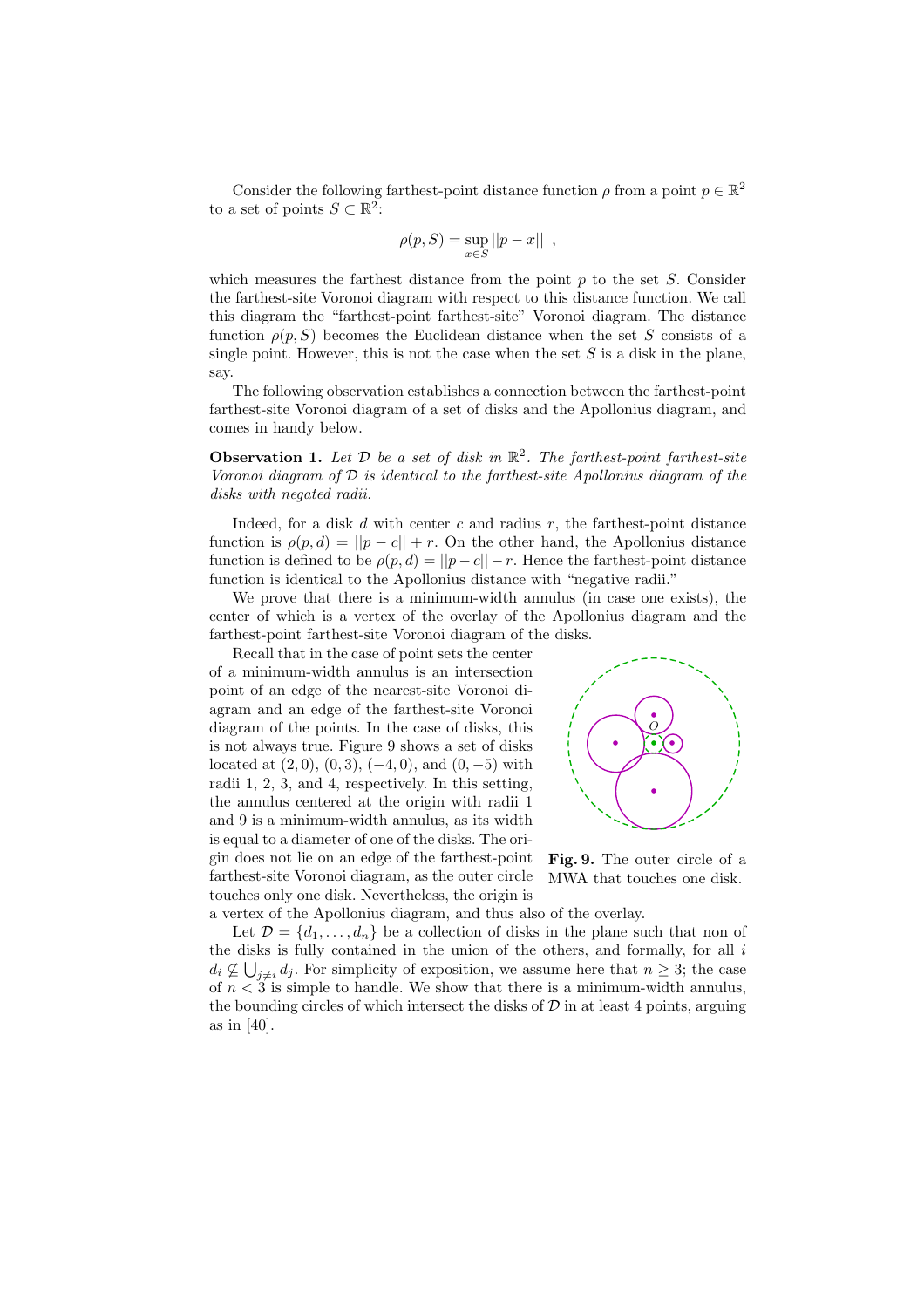Observation 2. *If* N *is a minimum-width annulus containing* D *then each of the inner circle and the outer circle of* N *touches a disk of* D*.*

Indeed, if this is not the case, then we can shrink the outer circle of the annulus or expand the inner circle until each of them touches a disk. Thus, fixing a point  $p$  in the plane as the center of a containing annulus fixes an annulus bounding  $D$ , of smallest width, for this center. We call this annulus the *tight annulus* fixed at p, denote it as  $N_p$  and its width as  $W_{N_p}$ . Let  $\mathcal{I}_p, \mathcal{O}_p \subseteq \mathcal{D}$ denote the set of disks that are touched by the inner and outer circles of  $N_p$ , respectively.

Definition 3 (Neighboring center in direction d). *For a point* p *and a direction* d *in the plane, consider the ray* r *emanating from* p *in direction* d*.* r *can be divided into maximal contiguous cells, such that every point x in a cell (regarded as the center of a tight annulus) obtains the same*  $\mathcal{I}_x$  and  $\mathcal{O}_x$ *. Let*  $p'$  be *an interior point of the cell of* p*, or, if* p *comprises a single-point cell, an interior* point of the neighboring cell in the direction of the ray. We call p' a neighboring *center of* p *in direction* d*.*

**Lemma 1.** There is no minimum-width annulus  $N_Q$  containing  $\mathcal D$  and two dif*ferent disks*  $A, B \in \mathcal{D}$  *such that*  $\mathcal{I}_O = \{A\}, \mathcal{O}_O = \{B\}$ *, and the centers of* A*, B* and  $N_Q$  are collinear.

*Proof.* Suppose to the contrary that such a minimum-width annulus  $N_Q$  exists. Denote by  $O_A$ and  $O_B$  the respective centers of  $A$  and  $B$  and by  $R_A$  and  $R_B$  their respective radii.  $O_A$  is on the segment  $OO_B$ ; see the figure to the right for an illustration. Choose  $O'$  to be a neighboring center of O in a direction perpendicular to  $OO_B$ . Then, by the triangle inequality,  $|O_A O_B| > |O' O_B| - |O' O_A|$ , and

$$
W_{N_O} = (|OO_B| + R_B) - (|OO_A| - R_A)
$$
  
=  $|O_A O_B| + R_B + R_A > |O'O_B| - |O'O_A| + R_B + R_A$ .

Thus,  $N_{O'}$  has a smaller width, which is a contradiction. □



**Lemma 2.** If  $N_Q$  is a minimum-width annulus containing D then either  $|\mathcal{I}_Q|$ 1, or  $|O_{\mathcal{O}}| > 1$ , or there is another annulus  $N_{\mathcal{O}}$  of minimum-width containing  $\mathcal{D}$ *such that*  $|\mathcal{I}_{O'}| > 1$  *or*  $|\mathcal{O}_{O'}| > 1$ *.*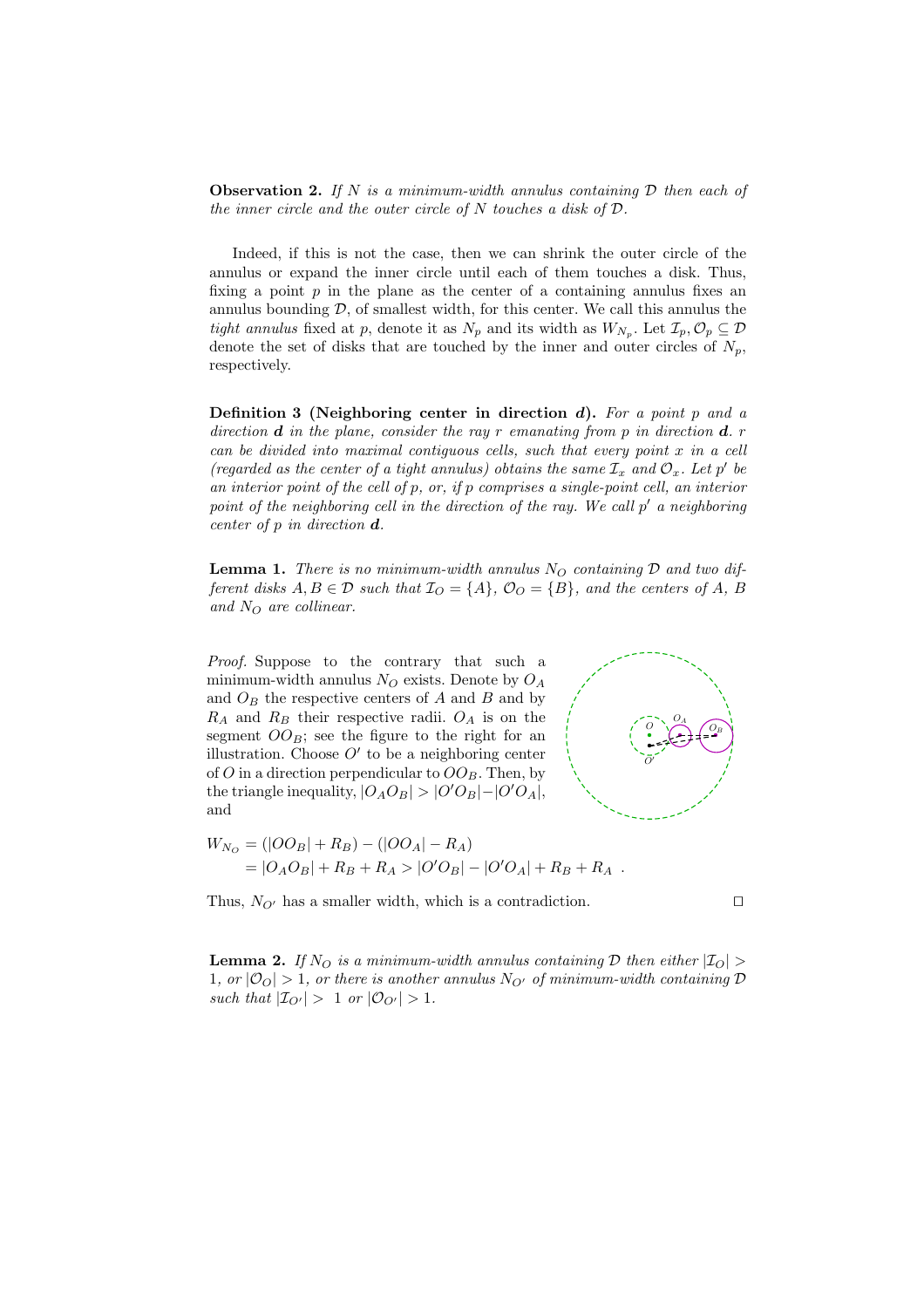*Proof.* Suppose that  $\mathcal{I}_O = \{A\}$  and  $\mathcal{O}_O = \{B\}.$ Let  $R_A$  and  $R_B$  denote the respective radii of  $A$ and  $B$ , and let  $O<sub>A</sub>$  and  $O<sub>B</sub>$  denote their respective centers.

In case that  $A = B$ , we can move O along the line that goes through  $O$  and  $O_A$  away from  $O_A$ . The new annulus, centered at  $O'$ , has the same width but the radii of its bounding circles are larger. We keep moving O until one of the circles intersects another disk.



If  $A \neq B$  then from Lemma 1,  $O_A$ ,  $O_B$ , and O are not collinear (see the figure on the right for an illustration). Choose  $O'$  to be a neighboring center of  $O$  in the direction of  $O_B$ . Then, by the triangle inequality,  $|OO_A| < |OO'| + |O'O_A|$ and

$$
W_{N_O} = |OO_B| + R_B - (|OO_A| - R_A) = |OO'| + |O'O_B| + R_B - |OO_A| + R_A
$$
  
> |O'O\_B| - |O'O\_A| + R\_B + R\_A.

Thus the annulus  $N_{O'}$  has a smaller width then  $N_O$ , which is a contradiction.

⊓⊔

Theorem 2. *If there is a minimum-width annulus containing* D*, then there is a* minimum-width annulus  $N_O$  *such that*  $|\mathcal{I}_O| + |\mathcal{O}_O| \geq 4$ .

*Proof.* Suppose to the contrary that there is a minimum-width annulus  $N_O$ containing the disks of  $D$ , but there is no minimum-width annulus for which the total number of contact points of its bounding circles with the disks of  $D$  is at least 4.

From Lemma 2, we may assume that either  $|\mathcal{I}_O| > 1$ , or  $|\mathcal{O}_O| > 1$ . The only cases that we need to rule out are  $|\mathcal{I}_O| = 2$  and  $|\mathcal{O}_O| = 1$ , or  $|\mathcal{I}_O| = 1$  and  $|\mathcal{O}_O|=2.$ 

**Case I:** Assume that  $\mathcal{I}_O = \{A_1, A_2\}$  and  $\mathcal{O}_O = \{B\}$ . Let  $R_{A_1}, R_{A_2}$ , and  $R_B$ denote the respective radii of  $A_1$ ,  $A_2$ , and  $B$ , and let  $O_{A_1}$ ,  $O_{A_2}$ , and  $O_B$  denote their respective centers.

If  $B \in \mathcal{I}_O$  then we can move O along the bisector of  $A_1$  and  $A_2$  (which is one branch of a hyperbola), increasing its distance from  $A_1$  and  $A_2$ .  $W_{N_O}$  (which equals to  $2 \cdot R_B$ ) will stay the same. As the radii of the bounding circles grows one of the circles will eventually intersect another disk.

If  $B \notin \mathcal{I}_O$  then there are two sub-cases: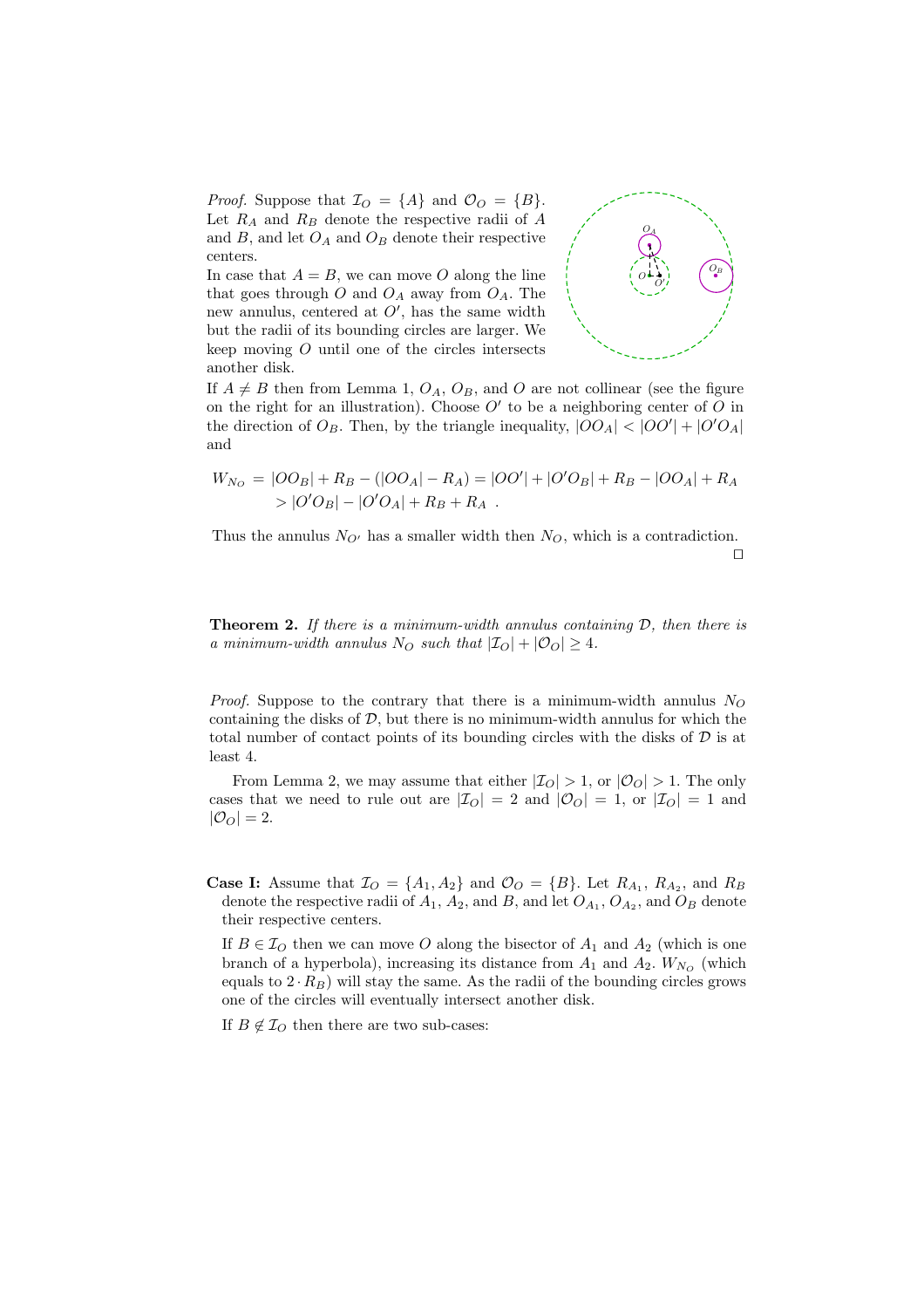- **Case I(a):** Neither of  $O_{A_1}$  and  $O_{A_2}$  lies on the segment  $OO_B$  (see the figure to the right for an illustration). Choose  $O'$ to be the neighboring center near O in the direction of  $O_B$ . Then again from the triangle inequality we get  $|OO'|$  $\rightarrow$  $|OO_{A_i}| - |O'O_{A_i}|$ , for  $i = 1, 2$ , and
	- $W_{N_O} = |OO_B| + R_B (|OO_{A_i}| R_{A_i})$  $= |OO'| + |O'O_B| - |OO_{A_i}| + R_B + R_{A_i}$  $> |O'O_B| - |O'O_{A_i}| + R_B + R_{A_i}$



for  $i = 1, 2$ . Since  $W_{N_{\scriptscriptstyle O}}$  is the maximum of the last two expressions, it follows that  $W_{N_O} > W_{N_{O'}}$ , which is a contradiction.

**Case I(b):** Only one of the points  $O_{A_1}$  and  $O_{A_2}$  can lie on the segment  $OO_B$ , since if both of them lie on the segment then one of the respective disks is fully contained in the other, which contradicts our basic assumption. Without loss of generality, assume that  $O_{A_1}$  is on the segment  $OO_B$  (see the figure on the right for an illustration). For every point P on the open segment  $OO_{A_1}$  we get



,

$$
|OP| + |PO_{A_2}| - R_{A_2} > |OO_{A_2}| - R_{A_2}
$$
  
= |OO<sub>A\_1</sub>| - R<sub>A\_1</sub> = |OP| + |O'O<sub>A\_1</sub>| - R<sub>A\_1</sub>

and therefore

$$
|PO_{A_2}| - R_{A_2} > |PO_{A_1}| - R_{A_1}.
$$

This means that neighboring center  $O'$  in the direction of  $O_{A_1}$  from  $O$ satisfies  $\mathcal{O}_{O'} = \mathcal{O}_{O}$  and  $\mathcal{I}_{O'} = \mathcal{I}_{O} \setminus \{A_2\}$ . The annulus  $N_{O'}$  has the same width as  $N_Q$  and therefore is also a minimum-width annulus, the center of which is collinear with  $O_{A_1}$  and  $O_B$ . This, however, is a contradiction to Lemma 1.

**Case II:**  $|\mathcal{I}_O| = 1$  and  $|\mathcal{O}_O| = 2$ . The proof of this case is similar to the first case and is therefore omitted.

⊓⊔

From Theorem 2 it is clear that if there is a minimum-width annulus then there is a minimum-width annulus centered at a point O that falls into one of the following three cases:

- 1.  $|\mathcal{I}_O| \geq 3$  and  $|\mathcal{O}_O| = 1$ . This means that O coincides with a vertex of the Apollonius diagram of the disks.
- 2.  $|\mathcal{I}_O| = 1$  and  $|\mathcal{O}_O| \geq 3$ . This means that O coincides with a vertex of the farthest-point farthest-site Voronoi diagram of the disks.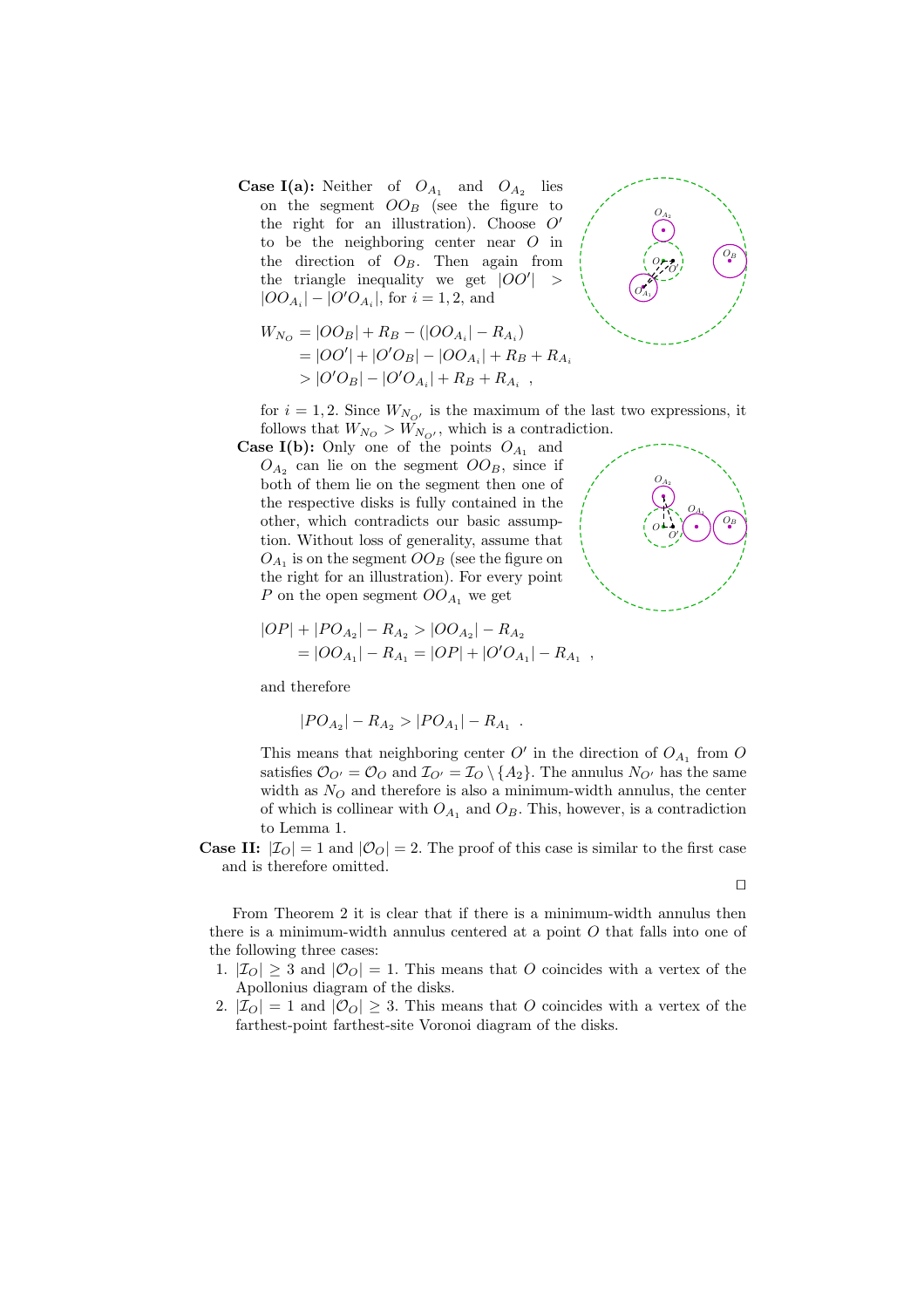

Fig. 10. Computing a minimum-width annulus of a set of disks. (a) The Apollonius diagram of the set of disks. (b) The farthest-point farthest-site Voronoi diagram of the set of disks. (c) A minimum-width annulus of the set of disks. The center of the annulus is a vertex in the overlay of the Apollonius and the farthest-point farthest-site Voronoi diagrams. (d) A highly degenerate scenario for computing a minimum-width annulus of a set of disks. Four disks induce the vertex of the farthest-point farthest-site Voronoi diagram and other four disks induce a vertex of the Apollonius diagram at the same point.

3.  $|\mathcal{I}_O| \geq 2$  and  $|\mathcal{O}_O| \geq 2$ . In this case O lies on a Voronoi edge of the Apollonius diagram of the disks and on a Voronoi edge of the farthest-point farthest-site Voronoi diagram of the disks.

We therefore construct each of the diagrams (the Apollonius and the farthestpoint farthest-site Voronoi diagrams), using our general divide-and-conquer machinery, and then overlay them. For each vertex  $O$  of the overlay, we retrieve four relevant disks (either three touching the inner circle and the one touching the outer circle, in case 1, or three touching the outer circle and the one touching the inner circle, in case 2, or two pairs of disks touching respectively the inner and outer circles, in case 3), and compute the width of the resulting annulus for those four disks. We output the annulus of the smallest width. Figures  $10(a)$ –(c) illustrate various steps of the algorithm for computing a minimum-width annulus of a set of disks. Figure  $10(d)$  depicts a highly degenerate input that is being handled properly by our implementation.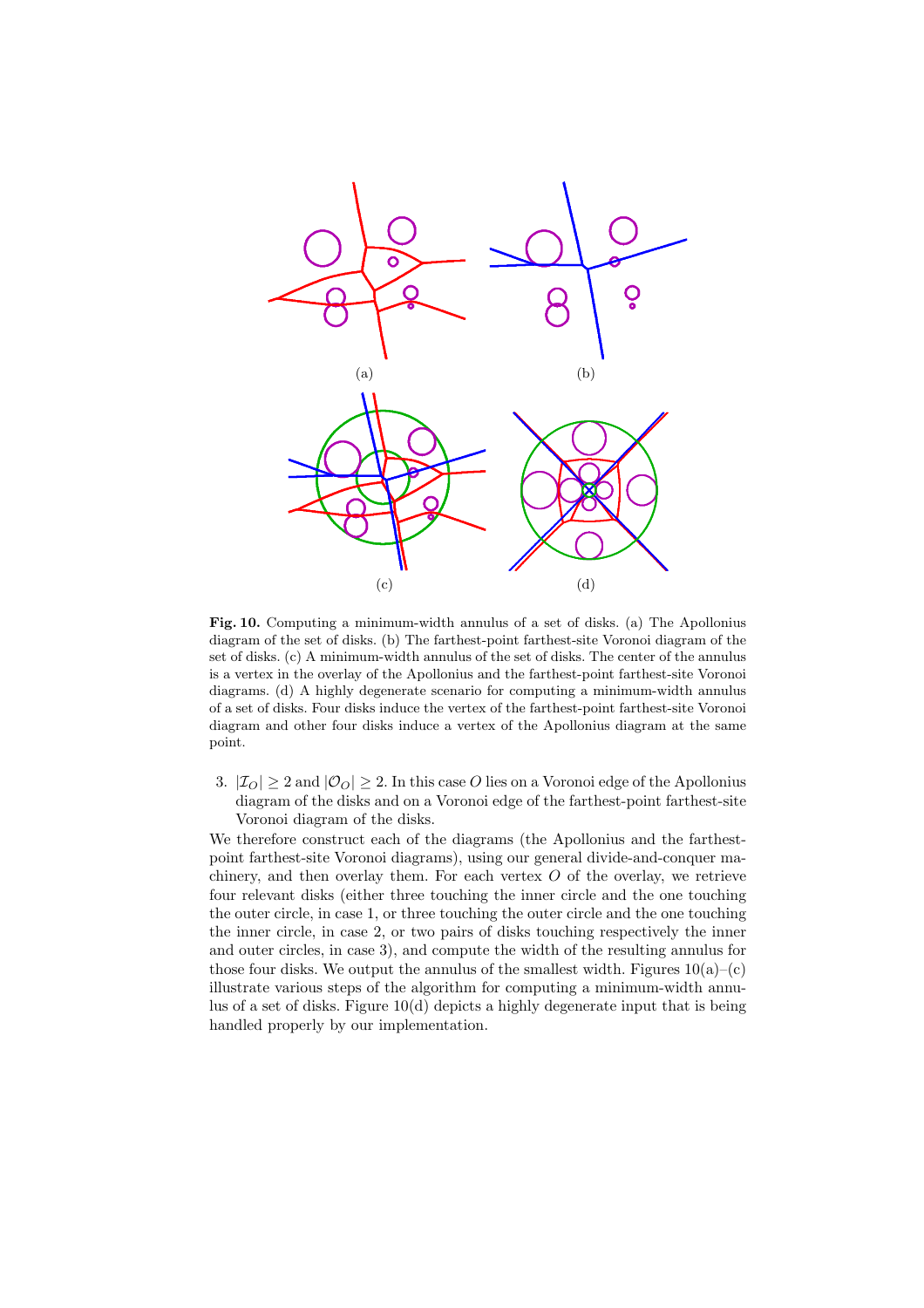Apollonius diagrams are of linear complexity in the number of sites and conform to the *abstract Voronoi diagram* definition [6]. Hence, farthest-site Apollonius diagrams are *farthest abstract Voronoi diagrams* [41], and are, therefore, of linear complexity too. Thus Corollary 1 is applied to yield an expected construction time of  $O(n \log^2 n)$  for both diagrams. Overlaying the two diagrams with the sweep-based algorithm has  $O((n+k) \log n)$  worst-case time complexity where  $k$  is the number of intersections between edges of the diagrams. The total expected running time of the algorithm is therefore  $O(n \log^2 n + k \log n)$ , where k can be<sup>5</sup>  $\Theta(n^2)$ .

The implementation of the Apollonius diagram is based on the algebraic curves traits for the arrangement package [27, 28], as the bisector of two sites is, in general, one branch of a hyperbola. In order to determine which of the branches of the hyperbola constitutes the bisector of the two disks, we first lexicographically sort the x-monotone sub-curves of the hyperbola. Then, by considering the coordinates of the centers of the disks and their radii, we determine which of the two branches is the bisector. For example, in the case of a vertical asymptote, if the center of the disk of the smaller radius is to the left of the center of the disk of the larger radius, the desired branch is the left branch of the hyperbola, otherwise the desired branch is the right branch.

Given this implementation of the Apollonius traits class, the general framework allows us to easily compute the farthest-point farthest-site Voronoi diagram by computing the farthest Voronoi diagram of the disks with "negative radii." The overlay operation is readily available in the arrangement package.

Table 2 shows the sizes of the constructed diagrams in each phase of the algorithm and the time consumption (in seconds) of the execution of each phase. The vertices of the overlay are the candidates for the center of the annulus. The experiments were carried out on an Intel $\mathbb R$  Core<sup>TM</sup>2 Duo 2GHz processor with 1GB memory running Linux operating system.

#### 6 Conclusions and Future Work

Our framework together with the existing traits classes of the arrangement package provide the means to produce various Voronoi diagrams in an exact and robust manner. Moreover, the theoretical bound on the expected running time of our algorithm is nearly optimal.

Future work is to enrich the variety of Voronoi diagrams that can be computed with our software to include Voronoi diagrams of circular arcs, Bregman Voronoi diagrams [43], Voronoi diagrams in the hyperbolic Poincaré halfplane [44] or in the Poincaré hyperbolic disk [45], Hausdorff Voronoi Diagrams [2], and Voronoi diagrams on different surfaces, for example, cylinders or tori. Some of the above diagrams have bisectors that can be handled with existing traits

<sup>&</sup>lt;sup>5</sup> It is reasonable to assume that the expected time complexity is, in many cases, smaller. Though not proven for disks, it is known that, for random point sets the expected number of intersections between the farthest-site and the nearest-site Voronoi diagrams is sub-linear [42].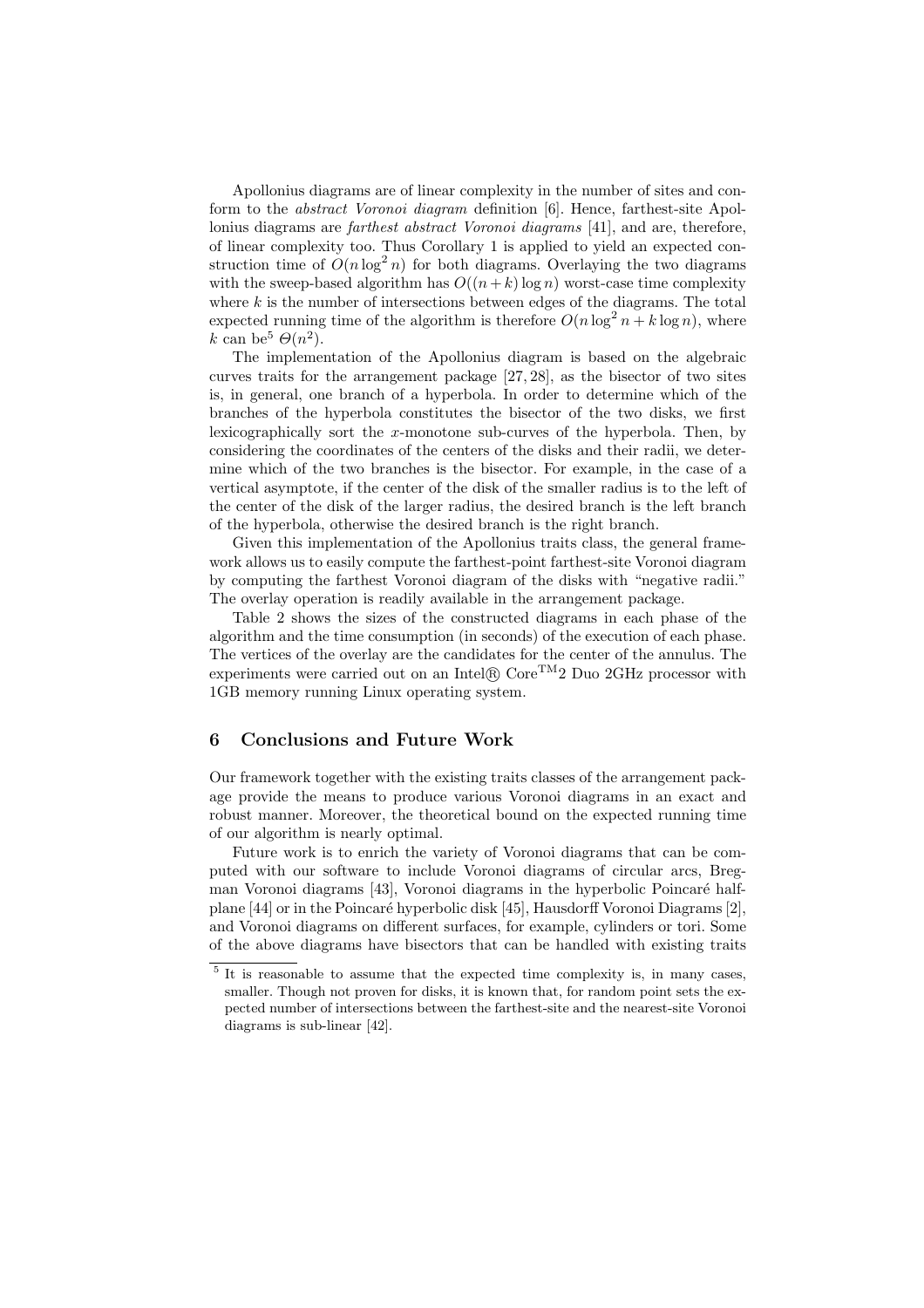Table 2. Time consumption (in seconds) of minimum-width annuli computation and sizes of the corresponding constructed diagrams. FPFS — farthest-point farthest-site, V, E,  $F$  — the number of vertices, edges, and faces of the diagram,  $T$  — the time in seconds consumed by the respective phase, C — the time in seconds consumed during the comparison of the candidates for the annulus center. " $dgn_{-}^*$ " are input data in a degenerate setting (see Figure 10(d) for an illustration), and " $rnd_{\perp}$ " are input data in a random setting.

| Input                                         | Apollonius              |     |         | <b>FPFS VD</b>      |     |    | Overlay         |                 |     |          | $\rm Total$ |                               |               |        |
|-----------------------------------------------|-------------------------|-----|---------|---------------------|-----|----|-----------------|-----------------|-----|----------|-------------|-------------------------------|---------------|--------|
|                                               | $\overline{\mathbf{V}}$ | E   | F       | т                   | V   | E  | F               | т               | v   | E        | F           | т                             |               | Time   |
| $\lfloor rnd\_50$                             | 84                      | 128 | 45      | 6.74                | 110 | 21 | 12              | 2.40            | 126 | 213      | 88          |                               | 0.44  0.57    | 10.16  |
| $\lfloor rnd\_100$                            | 162                     | 242 | 81      | 17.47               | 17  | 35 | 19              | 5.36            | 238 | 395      | 158         |                               | $0.81$   1.46 | 25.12  |
| $rnd\_200$                                    | 317                     |     | 460 144 | 44.07               | 15  | 31 | 17 <sup>1</sup> | 11.16           | 416 | 659      | 244         |                               | 1.28 1.33     | 57.86  |
| $\vert$ rnd_500 $\vert$                       | 672                     |     |         | 967 296 136.46 16   |     | 33 |                 | 18 29.30        |     | 775 1174 | 400         |                               | 1.85  1.97    | 169.59 |
| $\left\lfloor \frac{dqn-50}{2} \right\rfloor$ | 59                      | 106 | 48      | 5.74                |     | 25 | 25              | 1.94            | 100 | 213      | 114         |                               | 0.84  0.30    | 8.83   |
| $\lfloor dqn_{-}100 \rfloor$                  | 134                     | 232 | 99      | 16.57               |     | 50 | 50              | 5.83            | 239 | 492      | 254         |                               | $2.93$   1.11 | 26.46  |
| $\frac{d}{d}$ an $\frac{200}{ }$              | 304                     |     | 502 199 | 42.60               |     |    |                 | 100 100 15.77   |     | 581 1156 | 576         |                               | 7.60 2.78     | 68.76  |
| $\lfloor dqn_{-}500 \rfloor$                  |                         |     |         | 785 1262 478 154.37 |     |    |                 | 1 239 239 56.21 |     |          |             | 1645  3221  1577  37.93  7.94 |               | 256.47 |

classes available by the arrangement package. Another objective is to generalize the computation of minimum-width annuli to other types of objects, for example, ellipses.

Acknowledgements. The authors are grateful to Efi Fogel and Eric Berberich for many helpful suggestions and fruitful cooperation, and to Ron Wein, Michal Meyerovitch, and Barak Raveh for their cooperation and support of this work.

#### References

- 1. Shamos, M.I., Hoey, D.: Closest-point problems. In: Proceedings of the 16th IEEE Symposium on the Foundations of Computer Science. (1975) 151–162
- 2. Okabe, A., Boots, B., Sugihara, K., Chiu, S.N.: Spatial Tessellations: Concepts and Applications of Voronoi Diagrams. 2nd edn. John Wiley & Sons, NYC (2000)
- 3. Aurenhammer, F., Klein, R.: Voronoi diagrams. In Sack, J.R., Urrutia, J.B., eds.: Handbook of Computational Geometry. Elsevier Science Publishers, B.V. North-Holland (2000) 201–290
- 4. Boissonnat, J.D., Wormser, C., Yvinec, M.: Curved Voronoi diagrams. In Boissonnat, J.D., Teillaud, M., eds.: Effective Computational Geometry for Curves and Surfaces. Springer-Verlag (2006)
- 5. Barequet, G., Dickerson, M.T., Drysdale, R.L.S.: 2-point site Voronoi diagrams. Discrete Applied Mathematics 122(1-3) (2002) 37–54
- 6. Klein, R.: Concrete and Abstract Voronoi Diagrams. Volume 400 of LNCS. Springer-Verlag (1989)
- 7. Fortune, S.J.: A sweepline algorithm for Voronoi diagrams. Algorithmica 2(1-4) (1987) 153–174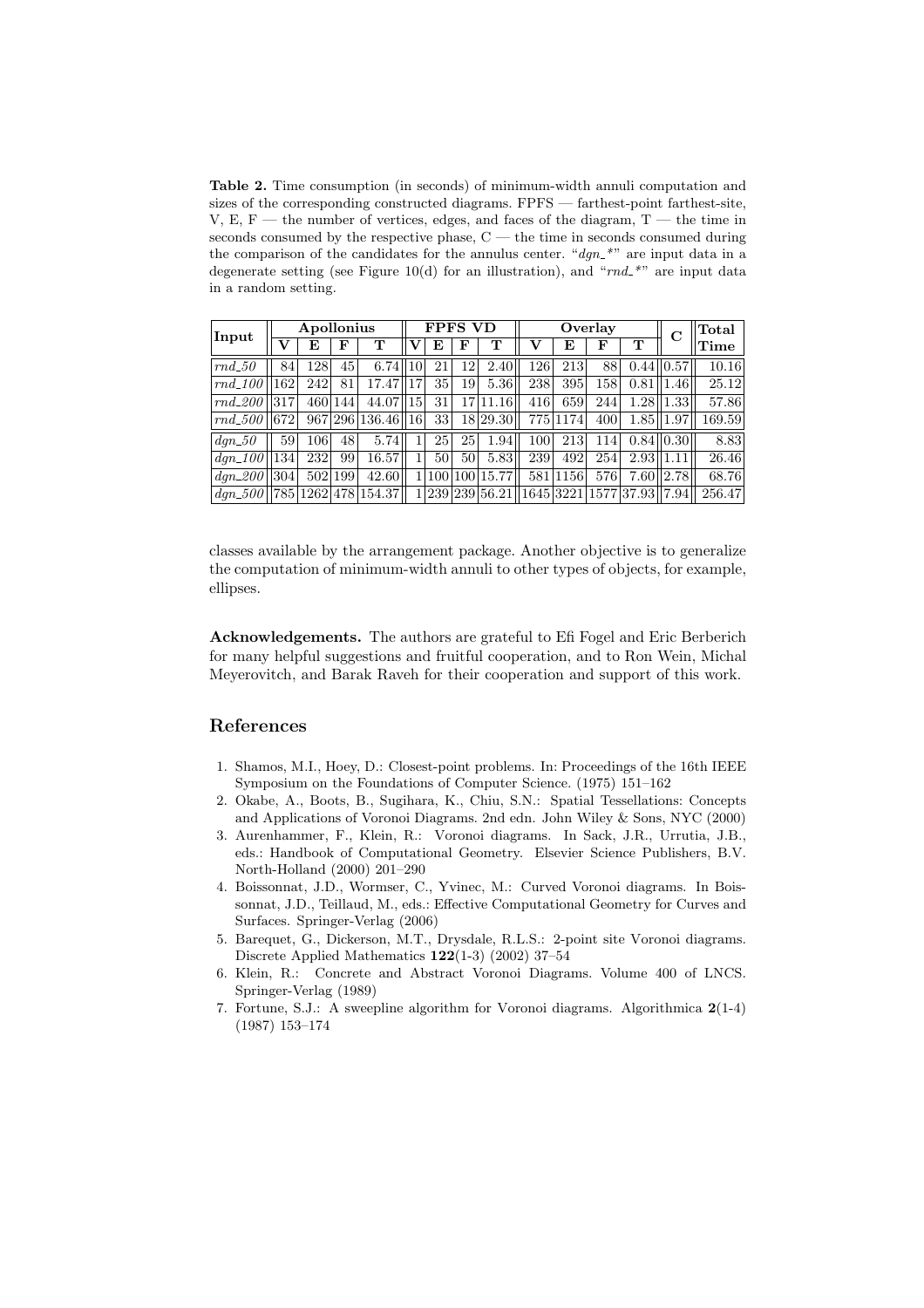- 8. Guibas, L.J., Knuth, D.E., Sharir, M.: Randomized incremental construction of Delaunay and Voronoi diagrams. Algorithmica 7(1-6) (1992) 381–413
- 9. Klein, R., Mehlhorn, K., Meiser, S.: Randomized incremental construction of abstract Voronoi diagrams. Computational Geometry: Theory and Applications 3(3) (1993) 157–184
- 10. Karavelas, M.I., Yvinec, M.: The Voronoi diagram of planar convex objects. In: Proceedings of the 11th Annual European Symposium on Algorithms (ESA). Volume 2832 of LNCS. (2003) 337–348
- 11. Aichholzer, O., Aigner, W., Aurenhammer, F., Hackl, T., Jüttler, B., Pilgerstorfer, E., Rabl, M.: Divide-and-conquer for Voronoi diagrams revisited. In: Proceedings of the 25th Annual ACM Symposium on Computational Geometry (SoCG), Association for Computing Machinery (ACM) Press (2009) 189–197
- 12. Boissonnat, J.D., Devillers, O., Pion, S., Teillaud, M., Yvinec, M.: Triangulations in CGAL. Computational Geometry: Theory and Applications 22(1-3) (2002) 5–19
- 13. Emiris, I.Z., Karavelas, M.I.: The predicates of the Apollonius diagram: Algorithmic analysis and implementation. Computational Geometry: Theory and Applications  $33(1-2)$  (2006)  $18-57$
- 14. Karavelas, M.I.: A robust and efficient implementation for the segment Voronoi diagram. In: Proceedings of the 1st International Symposium on Voronoi Diagrams in Science and Engineering (ISVD). (2004) 51–62
- 15. Emiris, I.Z., Tsigaridas, E.P., Tzoumas, G.: Voronoi diagram of ellipses in CGAL. In: Abstracts of the 24th European Workshop on Computational Geometry. (2008) 87–90
- 16. Burnikel, C., Mehlhorn, K., Schirra, S.: How to compute the Voronoi diagram of line segments: Theoretical and experimental results. In: Proceedings of the 2nd Annual European Symposium on Algorithms (ESA). Volume 855 of LNCS., Springer-Verlag (1994) 227–239
- 17. Held, M.: VRONI: An engineering approach to the reliable and efficient computation of Voronoi diagrams of points and line segments. Computational Geometry: Theory and Applications  $18(2)$  (2001) 95–123
- 18. Hoff III, K.E., Keyser, J., Lin, M., Manocha, D., Culver, T.: Fast computation of generalized Voronoi diagrams using graphics hardware. In: Proceedings of the 26th Annual International Conference on Computer Graphics and Interactive Techniques, Association for Computing Machinery (ACM) Press (1999) 277–286
- 19. Nielsen, F.: An interactive tour of Voronoi diagrams on the GPU. In: Shader $X^6$ : Advanced Rendering Techniques. Charles River Media (2008)
- 20. Edelsbrunner, H., Seidel, R.: Voronoi diagrams and arrangements. Discrete & Computational Geometry 1(1) (1986) 25–44
- 21. Meyerovitch, M.: Robust, generic and efficient construction of envelopes of surfaces in three-dimensional space. In: Proceedings of the 14th Annual European Symposium on Algorithms (ESA). Volume 4168 of LNCS. (2006) 792–803
- 22. Meyerovitch, M., Wein, R., Zukerman, B.: 3D envelopes. In CGAL Editorial Board, ed.: CGAL User and Reference Manual. 3.4 edn. (2008)
- 23. Agarwal, P.K., Schwarzkopf, O., Sharir, M.: The overlay of lower envelopes and its applications. Discrete & Computational Geometry  $15(1)$  (1996) 1–13
- 24. Setter, O.: Constructing two-dimensional Voronoi diagrams via divide-and-conquer of envelopes in space. M.Sc. thesis, The Blavatnik School of Computer Science, Tel-Aviv University, Tel-Aviv, Israel (May 2009) Electronic version can be found at: http://arxiv.org/abs/0906.2760.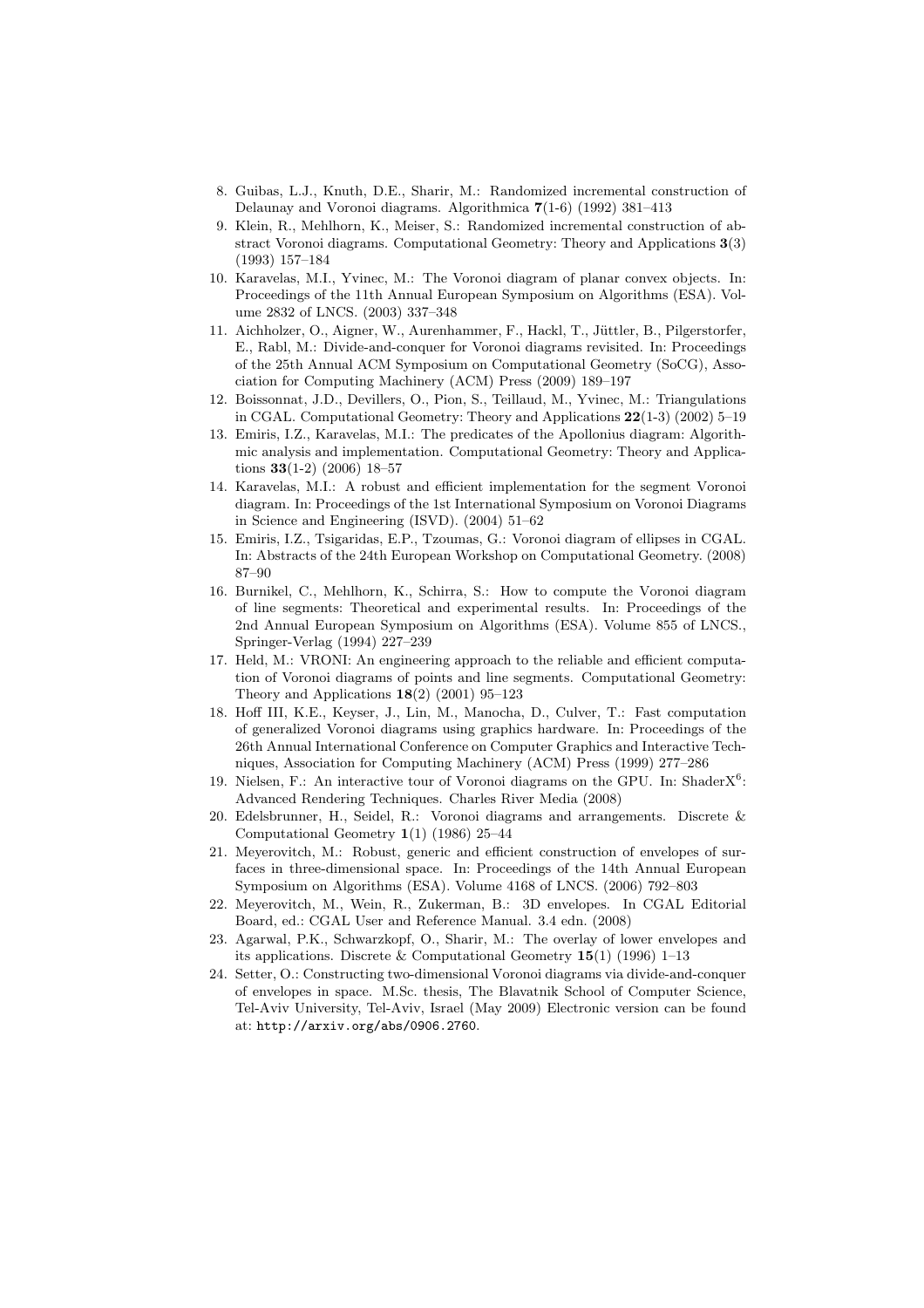- 25. Berberich, E., Fogel, E., Halperin, D., Mehlhorn, K., Wein, R.: Arrangements on parametric surfaces I: General framework and infrastructure. (2010) Accepted for publication in Mathematics in Computer Science.
- 26. Ebara, H., Fukuyama, N., Nakano, H., Nakanishi, Y.: Roundness algorithms using the Voronoi diagrams. In: Abstracts of the 1st Canadian Conference on Computational Geometry. (1989) 41
- 27. Eigenwillig, A., Kerber, M.: Exact and efficient 2D-arrangements of arbitrary algebraic curves. In: Proceedings of the 19th Annual ACM-SIAM Symposium on Discrete Algorithms (SODA), Society for Industrial and Applied Mathematics (SIAM) (2008) 122–131
- 28. Berberich, E., Emeliyanenko, P.: Cgal's curved kernel via analysis. ACS Technical Report ACS-TR-123203-04, MPI (2008)
- 29. Sugihara, K.: Laguerre Voronoi diagram on the sphere. Journal for Geometry and Graphics 6(1) (2002) 69–81
- 30. Aurenhammer, F., Edelsbrunner, H.: An optimal algorithm for constructing the weighted Voronoi diagram in the plane. Pattern Recognition 17(2) (1984) 251–257
- 31. Yap, C.K., Dubé, T.: The exact computation paradigm. In Du, D.Z., Hwang, F.K., eds.: Computing in Euclidean Geometry. Volume 1 of LNCS. 2nd edn. World Scientific, Singapore (1995) 452–492
- 32. Austern, M.H.: Generic Programming and the STL. Addison-Wesley (1999)
- 33. Wein, R., Fogel, E., Zukerman, B., Halperin, D.: 2D arrangements. In CGAL Editorial Board, ed.: CGAL User and Reference Manual. 3.4 edn. (2008)
- 34. Sharir, M.: The Clarkson-Shor technique revisited and extended. Combinatorics, Probability & Computing 12(2) (2003)
- 35. Guibas, L.J., Seidel, R.: Computing convolutions by reciprocal search. Discrete & Computational Geometry 2(1) (1987) 175–193
- 36. Berberich, E., Fogel, E., Halperin, D., Kerber, M., Setter, O.: Arrangements on parametric surfaces II: Concretization and applications. (2010) Accepted for publication in Mathematics in Computer Science.
- 37. Fogel, E., Setter, O., Halperin, D.: Movie: Arrangements of geodesic arcs on the sphere. In: Proceedings of the 24th Annual ACM Symposium on Computational Geometry (SoCG), New York, NY, USA, Association for Computing Machinery (ACM) Press (2008) 218–219
- 38. Knuth, D.E.: Art of Computer Programming, Volume 3: Sorting and Searching. 2nd edn. Addison-Wesley (April 1998)
- 39. Baccelli, F., Gloaguen, C., Zuyev, S.: Superposition of planar Voronoi tessellations. Stochastic Models 16 (2000) 69–98
- 40. Rivlin, T.J.: Approximating by circles. Computing 21 (1979) 93–104
- 41. Mehlhorn, K., Meiser, S., Rasch, R.: Furthest site abstract Voronoi diagrams. International Journal of Computational Geometry and Applications 11(6) (2001) 583–616
- 42. Bose, P., Devroye, L.: Intersections with random geometric objects. Computational Geometry: Theory and Applications 10(3) (1998) 139–154
- 43. Nielsen, F., Boissonnat, J.D., Nock, R.: On Bregman Voronoi diagrams. In: Proceedings of the 18th Annual ACM-SIAM Symposium on Discrete Algorithms (SODA), Society for Industrial and Applied Mathematics (SIAM) (2007) 746–755
- 44. Onishi, K., Takayama, N.: Construction of Voronoi diagram on the upper halfplane. IEICE Transactions on Fundamentals of Electronics, Communications and Computer Sciences 79(4) (1996) 533–539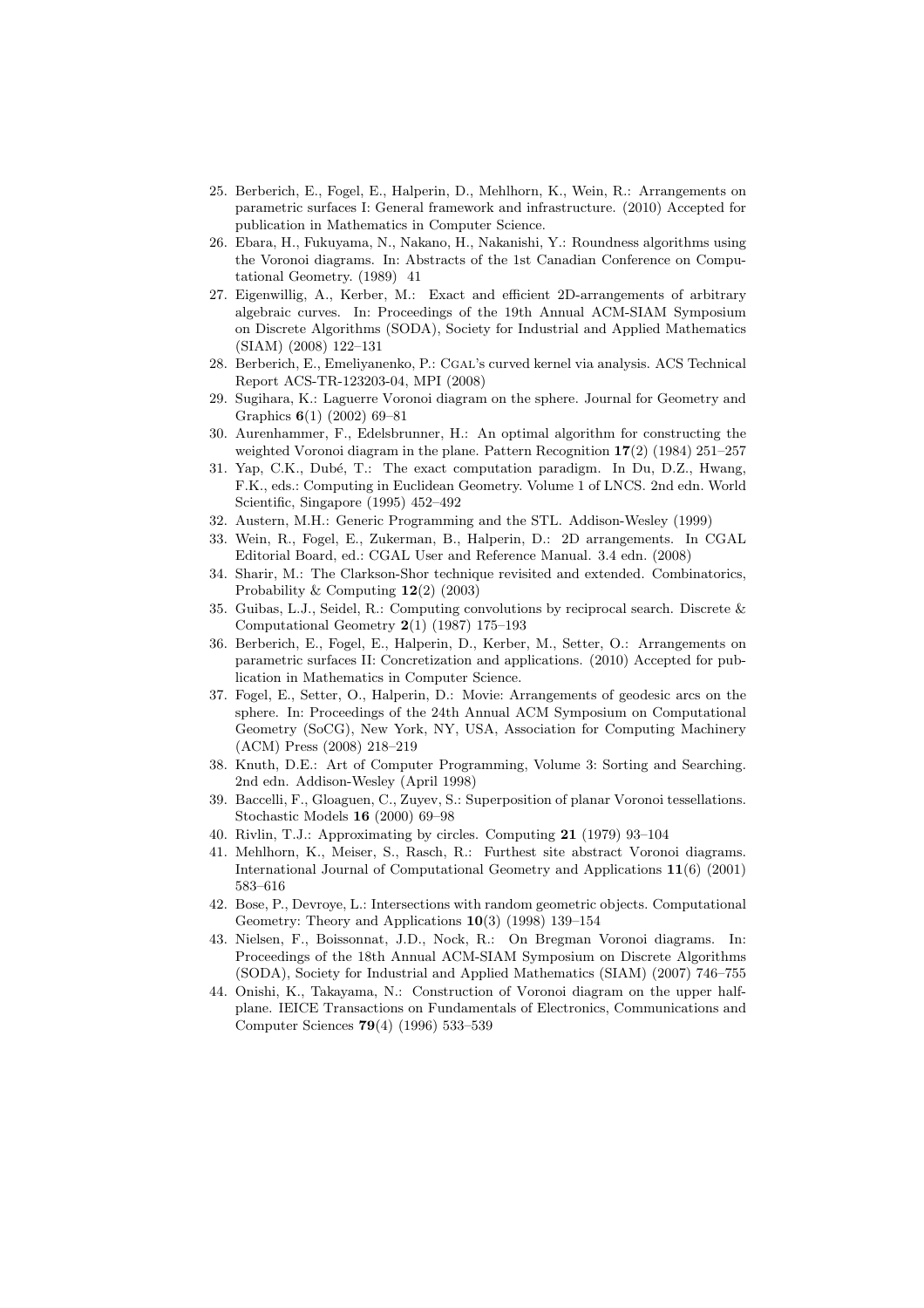- 45. Nilforoushan, Z., Mohades, A.: Hyperbolic Voronoi diagram. In: Proceedings of the 2006 International Conference on Computational Science and Its Applications. (2006) 735–742
- 46. Stroustrup, B.: The C++ Programming Language. 3 edn. Addison-Wesley, Boston, MA, USA (1997)
- 47. Myers, N.: "Traits": A new and useful template technique. In Lippman, S.B., ed.: C++ Gems. Volume 5 of SIGS Reference Library. (1997) 451–458
- 48. Berberich, E., Kerber, M.: Exact arrangements on tori and Dupin cyclides. In: Proceedings of the 2008 ACM Symposium on Solid and Physical Modeling (SPM), Association for Computing Machinery (ACM) Press (2008) 59–66

## A Software Interface: Adding New Diagrams

This appendix contains technical details on what needs to be supplied by the user of the framework in order to implement a new type of Voronoi diagrams. The interface consists of several functions, each operating on a small number of user-defined types (sites or bisector curves). Providing these functions does not require knowledge of the underlying algorithms. In this appendix we assume some familiarity of the reader with generic programming [32] and the C++ programming-language [46].

The Envelope<sub>-3</sub> package is fairly general and can deal with surfaces that have two-dimensional intersections [22]. Therefore, the Envelope 3 can also compute Voronoi diagrams with two-dimensional bisectors.<sup>6</sup> However, most types of twodimensional Voronoi diagrams have only one-dimensional bisectors. We used this fact to reduce and simplify the interface that is used by the code for computing Voronoi diagrams with one-dimensional bisectors via envelopes. In order to construct Voronoi diagrams with two-dimensional bisectors we refer the user to [24].

Generic programming [32] manifests a formal hierarchy of polymorphic abstract requirements on data types referred to as *concepts*, and a set of classes that conform precisely to the specified requirements, referred to as *models*. Models that describe behaviors are referred to as *traits classes* [47]. Following the generic-programming approach, we implemented a generic template-function called voronoi 2<GeometryTraits,TopologyTraits> that computes Voronoi diagrams via envelope constructions.

When the function-template is instantiated, the GeometryTraits parameter must be substituted with a geometry-traits class — a model of the concept EnvelopeVoronoiTraits 2, and the TopologyTraits parameter must be substituted with a topology-traits class. The latter adapts the underlying data-structure that maintains the incidence relations on the arrangement features to the embedding surface, which is parameterized by two parameters u and v. (In case of the plane, for example, u and v map to x and y, respectively.) Thus, the developer of a new diagram type must choose a topology-traits class that handles the

 $6$  For example, two point sites in the  $L_1$ -Voronoi diagram can have a two-dimensional bisector.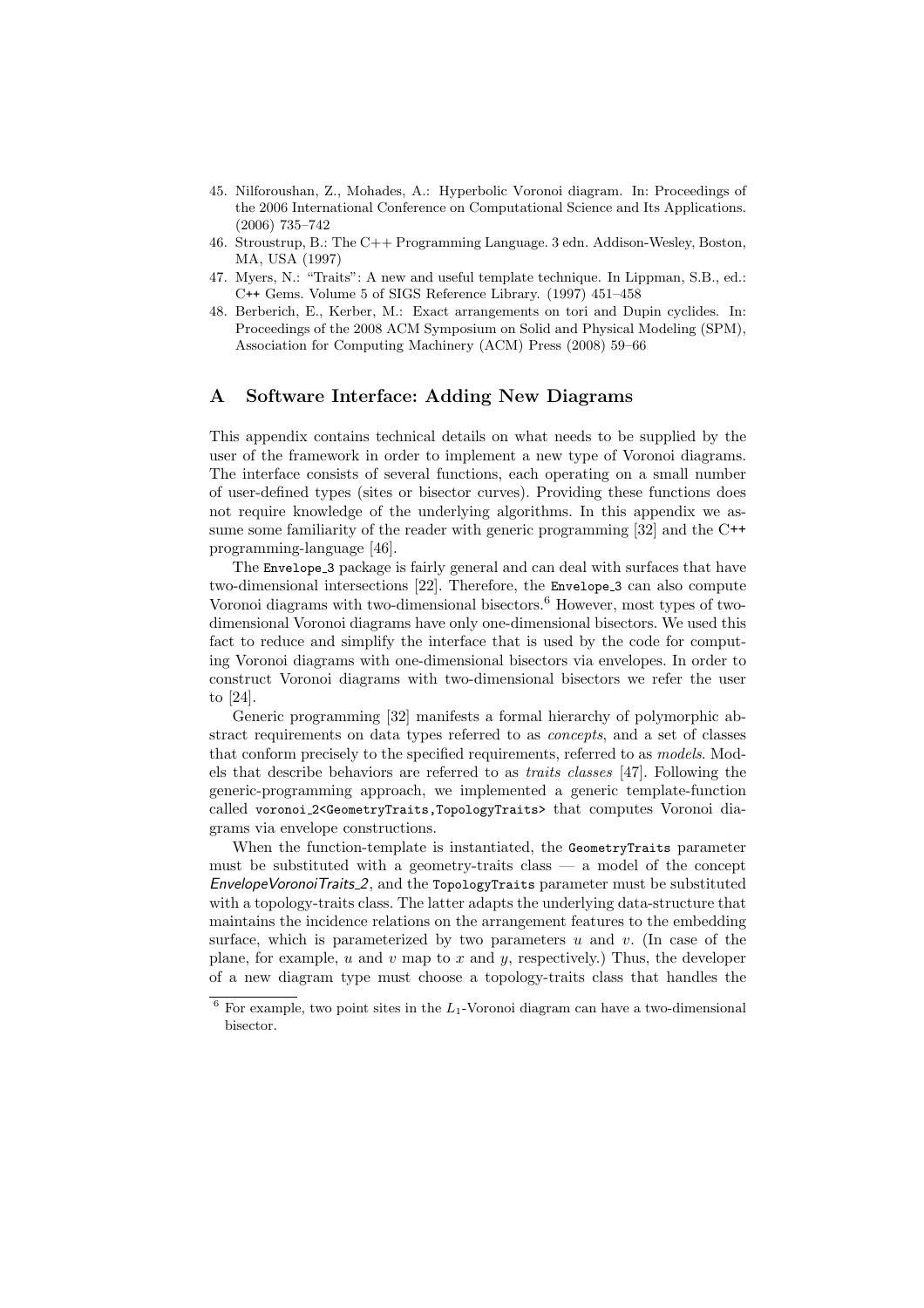embedding surface of the desired diagram; for more information on topologytraits and the surfaces they support refer to  $[25]$ . The Arrangement on surface 2 package currently includes topology-traits classes that handle the bounded or unbounded plane, topology-traits classes that handle elliptic quadrics and ring Dupin cyclides that generalize tori [48], and a specially tailored topology-traits class that handles the sphere.

The Arrangement on surface 2 package supports robust construction of arrangements embedded on two-dimensional parametric surfaces in 3D. We use such arrangements to represent Voronoi diagrams embedded on corresponding surfaces. The Arrangement on surface 2 package defines the Arrangement Traits 2 concept, the models of which are geometry-traits classes that contain geometric primitives used by the package. The *EnvelopeVoronoiTraits* 2 concept refines the Arrangement Traits 2 concept. The predicates and operations defined by the Arrangement Traits 2 are necessary for the manipulation of bisector curves of Voronoi sites.

The *EnvelopeVoronoiTraits\_2* concept defines additional types and operations on top of those defined by the ArrangementTraits<sub>2</sub> concept. The Site<sub>2</sub> type represents a Voronoi site. Given two variables of type Site 2 and an output iterator, the Construct bisector 2 functor<sup>7</sup> returns a sequence of objects of type X monotone curve 2 that together form the bisector of the two Voronoi sites. If the bisector between the two sites does not exist, the function returns an empty sequence.<sup>8</sup>

Other required functors are used to determine which side of the bisector, if there is one, each site dominates. The Compare distance above 2 functor accepts two site objects and a u-monotone curve, which is part of their bisector, and indicates which site dominates the region above the  $u$ -monotone curve, where "above" is defined to be the region to the left of the u-monotone curve when it is traversed from the uv-lexicographically smaller end to the uv-lexicographically larger end. The framework utilizes the fact that each of the sites dominates one side of the bisector to implement the "below" version of the functor. If there is no bisector between the two sites then the Compare dominance 2 functor is used to indicate which of the sites dominates the whole domain.

Given two input sites and a point, the Compare distance at point 2 functor indicates which site dominates the point in the two-dimensional domain. The functor is used together with the Construct point on x monotone curve 2 functor that constructs an interior point on a given u-monotone curve.

The voronoi 2 function uses the Envelope 3 package to compute the desired Voronoi diagram. It uses the class template Voronoi 2 to Envelope 3 adaptor to adapt models of EnvelopeVoronoiTraits 2 concept to classes that conform to the

<sup>7</sup> Functor is a synonym for "function object" and is invoked or called as if it were an ordinary function with the same syntax.

<sup>8</sup> There are cases where there is no bisector between two Voronoi sites. For example, two Apollonius sites where one is completely contained inside the other have no bisector.